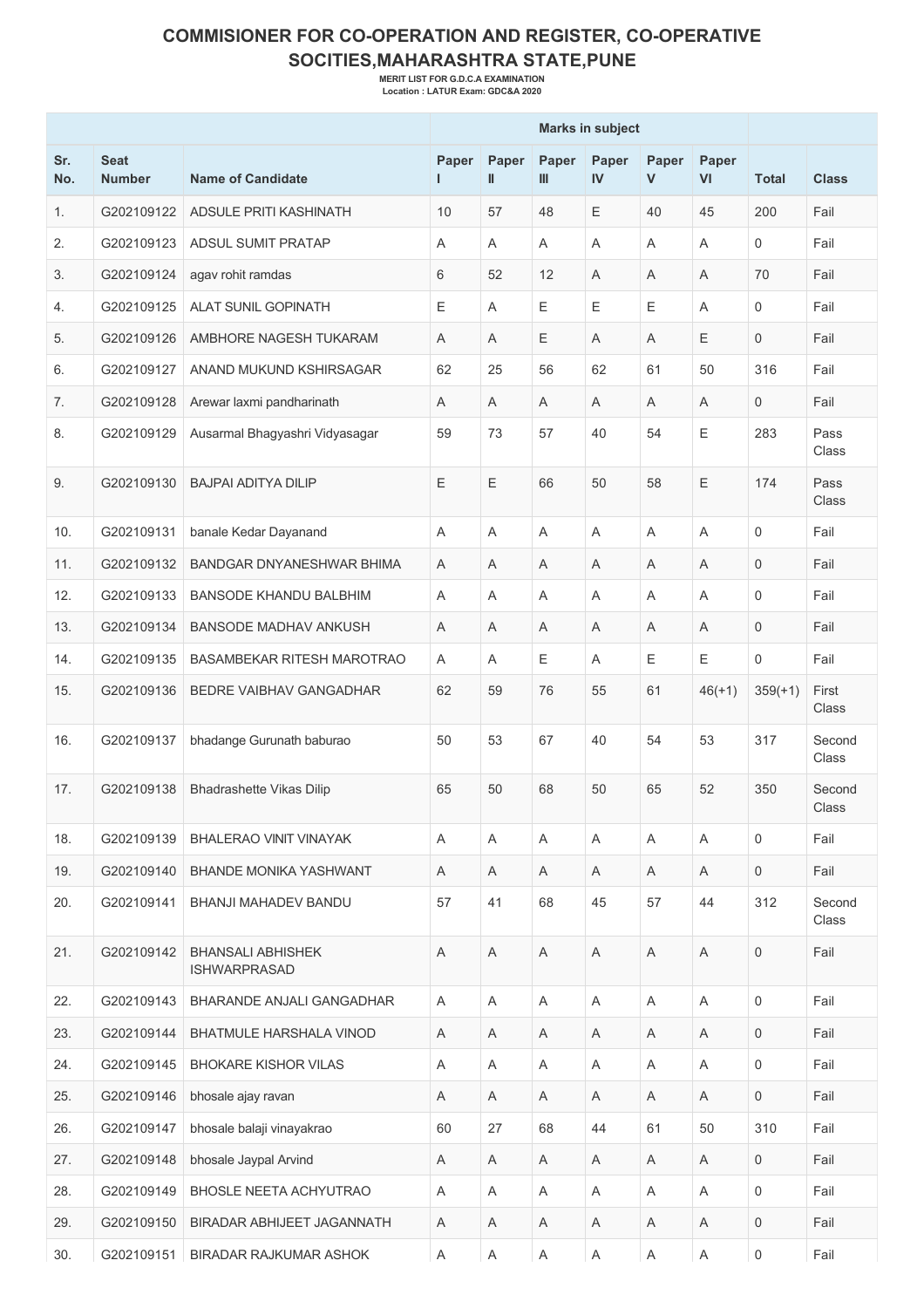|            |                              |                                                 |             |            |            | <b>Marks in subject</b> |             |                           |                     |                 |
|------------|------------------------------|-------------------------------------------------|-------------|------------|------------|-------------------------|-------------|---------------------------|---------------------|-----------------|
| Sr.<br>No. | <b>Seat</b><br><b>Number</b> | <b>Name of Candidate</b>                        | Paper<br>L  | Paper<br>Ш | Paper<br>Ш | Paper<br>IV             | Paper<br>V  | Paper<br>VI               | <b>Total</b>        | <b>Class</b>    |
| 31.        | G202109152                   | <b>BIRADAR SHYAM YOGIRAJ</b>                    | Α           | Α          | A          | A                       | A           | Α                         | 0                   | Fail            |
| 32.        | G202109153                   | birajdar eknath satish                          | 43          | 44         | 40         | 52                      | 45          | 43                        | 267                 | Pass<br>Class   |
| 33.        | G202109154                   | Birajdar Lata Jotiram                           | Ε           | 43         | 62         | 47                      | 41          | E                         | 193                 | Pass<br>Class   |
| 34.        | G202109155                   | <b>BIRAJDAR SWATI VIJAY</b>                     | Α           | Α          | A          | Α                       | Α           | Α                         | 0                   | Fail            |
| 35.        | G202109156                   | BIRAJDAR VIJAYKUMAR GOVINDRAO                   | 61          | 53         | Ε          | 47                      | Ε           | Ε                         | 161                 | Pass<br>Class   |
| 36.        | G202109157                   | <b>BOBDE AMOL NANDKUMAR</b>                     | A           | Α          | A          | A                       | A           | A                         | $\mathsf{O}\xspace$ | Fail            |
| 37.        | G202109158                   | bondar Abhijit Anil                             | Α           | 41         | A          | A                       | A           | Α                         | 41                  | Fail            |
| 38.        | G202109159                   | <b>BONE VARSHA MAHADEV</b>                      | A           | Α          | A          | A                       | Α           | A                         | $\mathbf 0$         | Fail            |
| 39.        | G202109160                   | borde naresh hanumantrao                        | Α           | Α          | A          | A                       | A           | A                         | $\mathbf 0$         | Fail            |
| 40.        | G202109161                   | botave amrata sambhaji                          | Α           | Α          | Α          | A                       | Α           | A                         | $\mathsf{O}\xspace$ | Fail            |
| 41.        | G202109162                   | Bothikar Pankaj Pundlikrao                      | A           | Α          | Α          | A                       | Α           | A                         | $\mathsf{O}\xspace$ | Fail            |
| 42.        | G202109163                   | <b>Bukate Dipak Kashinath</b>                   | 44          | 44         | Ε          | 50                      | Е           | E                         | 138                 | Pass<br>Class   |
| 43.        | G202109164                   | <b>BULBULE SANDIP SATLING</b>                   | E           | Ε          | Ε          | A                       | A           | A                         | $\mathsf{O}\xspace$ | Fail            |
| 44.        | G202109165                   | burande rahul chandrakant                       | 53          | 73         | 55         | 40                      | 56          | 60                        | 337                 | Second<br>Class |
| 45.        | G202109166                   | Burande Rohini Chandrakant                      | 43          | 71         | 70         | 40                      | 55          | 53                        | 332                 | Second<br>Class |
| 46.        | G202109167                   | Chame aarohi Sangram                            | A           | Α          | Α          | A                       | Α           | Α                         | 0                   | Fail            |
| 47.        | G202109168                   | chandak arksha mukesh                           | Α           | A          | A          | A                       | A           | A                         | $\mathsf{O}$        | Fail            |
| 48.        | G202109169                   | <b>CHANDANGIRE AKASH</b><br><b>GAURISHANKAR</b> | 26          | Ε          | 65         | 40                      | 11          | Ε                         | 142                 | Fail            |
| 49.        | G202109170                   | CHAPAKANADE SANJAY SHRIMANT                     | 40          | 21         | 63         | 40                      | 45          | 42                        | 251                 | Fail            |
| 50.        | G202109171                   | chate asha keshavrao                            | Α           | A          | Α          | Α                       | A           | A                         | $\mathsf{O}$        | Fail            |
| 51.        | G202109172                   | CHAUDHARI BABARSAB AMIRSAB                      | 14          | 26         | 34         | 21                      | 20          | 26                        | 141                 | Fail            |
| 52.        | G202109173                   | chaudhari suraj deepak                          | $\mathsf A$ | A          | A          | A                       | Α           | $\boldsymbol{\mathsf{A}}$ | 0                   | Fail            |
| 53.        | G202109174                   | CHAVAN BALAJI MAROTRAO                          | Α           | A          | Α          | Α                       | A           | Α                         | $\mathsf{O}$        | Fail            |
| 54.        | G202109175                   | CHAVAN DIPAK VIJAYKUMAR                         | A           | Α          | A          | A                       | Α           | A                         | $\mathsf{O}$        | Fail            |
| 55.        | G202109176                   | Chavan Rashmi Dilipsingh                        | Ε           | A          | Ε          | E                       | Ε           | Ε                         | $\mathsf{O}$        | Fail            |
| 56.        | G202109177                   | CHAVAN RUSHIKESH ASHOK                          | 51          | 59         | 74         | 63                      | 61          | $46(+6)$                  | $354(+6)$           | First<br>Class  |
| 57.        | G202109178                   | CHAVAN SANTOSH BANDU                            | 61          | 55         | 72         | 32                      | 65          | 42                        | 327                 | Fail            |
| 58.        | G202109179                   | Chavan Savita Tukaram                           | 48          | 28         | 58         | 47                      | 53          | 50                        | 284                 | Fail            |
| 59.        | G202109180                   | chavan vaijanath trimbakrao                     | 51          | 45         | 60         | 54                      | 60          | 43                        | 313                 | Second<br>Class |
| 60.        | G202109181                   | CHIKATE SHAILAJA PANDURANG                      | $\mathsf A$ | Α          | A          | A                       | Α           | $\boldsymbol{\mathsf{A}}$ | $\mathsf{O}\xspace$ | Fail            |
| 61.        | G202109182                   | Chinchole Balaji Annarao                        | Ε           | 54         | 66         | 51                      | $\mathsf E$ | Ε                         | 171                 | Pass            |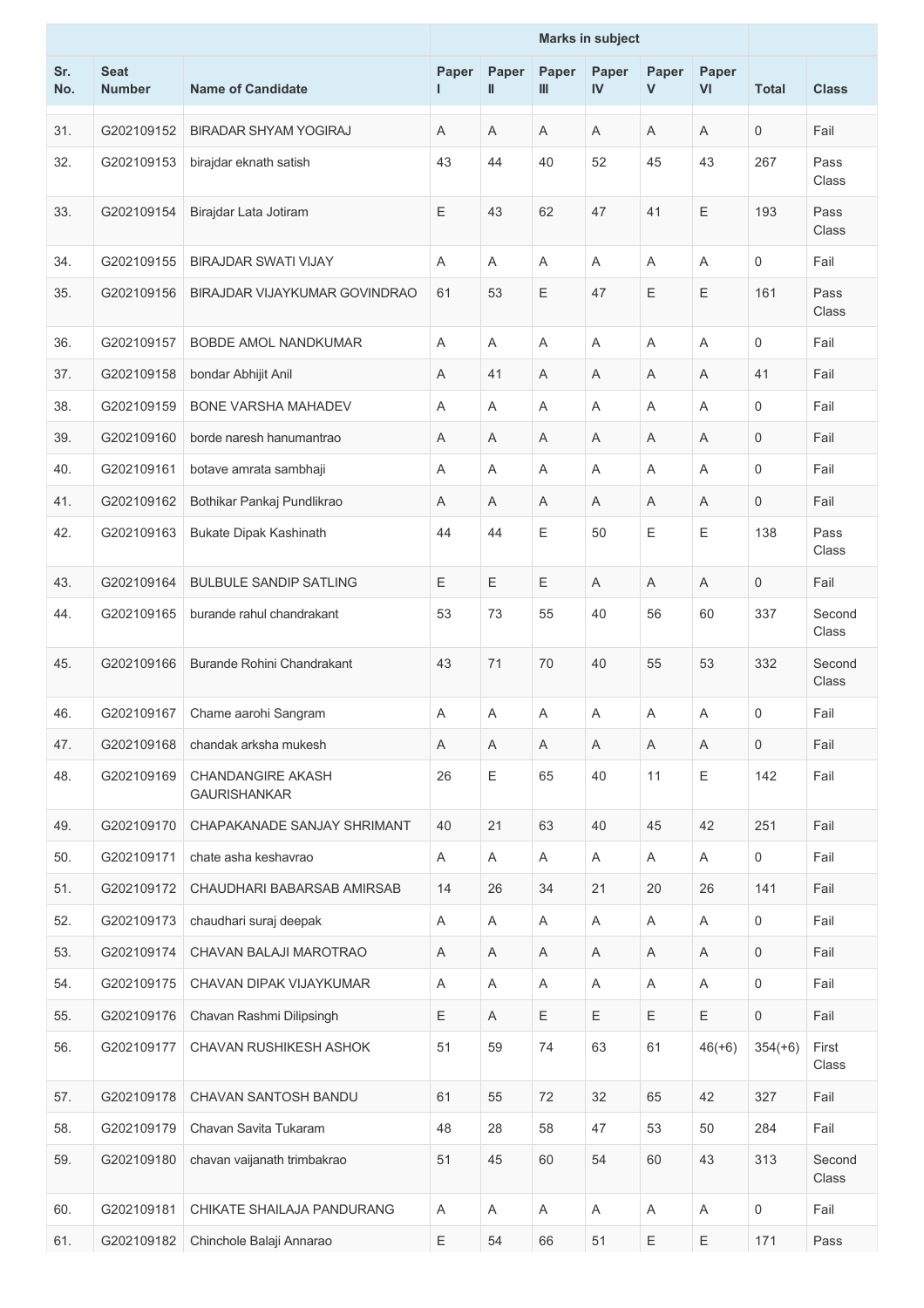|            |                              |                                                |       |                |                         | <b>Marks in subject</b> |                           |             |              |                       |
|------------|------------------------------|------------------------------------------------|-------|----------------|-------------------------|-------------------------|---------------------------|-------------|--------------|-----------------------|
| Sr.<br>No. | <b>Seat</b><br><b>Number</b> | <b>Name of Candidate</b>                       | Paper | Paper<br>I     | Paper<br>$\mathbf{III}$ | Paper<br>IV             | Paper<br>$\mathsf{V}$     | Paper<br>VI | <b>Total</b> | <b>Class</b><br>Class |
| 62.        | G202109183                   | Chiwade Digambar Dnaynadev                     | Е     | Ε              | Ε                       | 40                      | $\mathsf E$               | Ε           | 40           | Pass<br>Class         |
| 63.        | G202109184                   | Dalve Dattatray Hanmant                        | A     | A              | A                       | Α                       | A                         | A           | 0            | Fail                  |
| 64.        | G202109185                   | DALVE GITANJALI BALU                           | Α     | A              | A                       | A                       | Α                         | Α           | 0            | Fail                  |
| 65.        | G202109186                   | DATT SEEMA MADHUKAR                            | 48    | 55             | 51                      | 40                      | 51                        | 40          | 285          | Pass<br>Class         |
| 66.        | G202109187                   | Deshmukh bhimrao mahajan                       | 50    | 64             | 64                      | 55                      | 47                        | 46          | 326          | Second<br>Class       |
| 67.        | G202109188                   | Deshmukh Datatraya Ramkrishna                  | 52    | 43             | 58                      | 42                      | 45                        | 40          | 280          | Pass<br>Class         |
| 68.        | G202109189                   | <b>DESHMUKH DHANRAJ</b><br><b>GANGADHARRAO</b> | Α     | A              | A                       | A                       | A                         | Α           | 0            | Fail                  |
| 69.        | G202109190                   | DESHMUKH GAJANAN VASANTRAO                     | 21    | A              | A                       | Α                       | A                         | A           | 21           | Fail                  |
| 70.        | G202109191                   | DESHMUKH PRITI CHANDRAKANT                     | 58    | 20             | 64                      | 53                      | 64                        | 50          | 309          | Fail                  |
| 71.        | G202109192                   | deshmukh radhesham Balbhim                     | Α     | Α              | Α                       | A                       | A                         | Α           | 0            | Fail                  |
| 72.        | G202109193                   | Deshmukh Shailaja chandrakant                  | Α     | A              | A                       | Α                       | A                         | A           | 0            | Fail                  |
| 73.        | G202109194                   | Deshmukh Shyam Sidram                          | 42    | 45             | 55                      | 42                      | 41                        | 40          | 265          | Pass<br>Class         |
| 74.        | G202109195                   | DESHMUKH SURAJ RAMDAS                          | A     | A              | A                       | Α                       | A                         | A           | 0            | Fail                  |
| 75.        | G202109196                   | DESHPANDE VIKAS DILIPRAO                       | Α     | Α              | Α                       | A                       | A                         | A           | 0            | Fail                  |
| 76.        | G202109197                   | Dhage Anil Sampati                             | Α     | A              | A                       | Α                       | Α                         | Α           | 0            | Fail                  |
| 77.        |                              | G202109198   dhage sandeep bhagwanrao          | 40    | $\overline{7}$ | 26                      | 26                      | 28                        | 34          | 161          | Fail                  |
| 78.        | G202109199                   | DHAMALE MADHURI GUNVANT                        | A     | Α              | Α                       | A                       | A                         | Α           | 0            | Fail                  |
| 79.        | G202109200                   | DHARMGUTTE SANGAMESHWAR<br><b>RAM</b>          | 55    | 54             | 63                      | 50                      | 54                        | 52          | 328          | Second<br>Class       |
| 80.        | G202109201                   | DHAVALE SIDHANT MADHAVRAO                      | E     | Ε              | $\mathsf E$             | 61                      | 50                        | Ε           | 111          | Pass<br>Class         |
| 81.        | G202109202                   | <b>DHAWALE ROHINI GANPATI</b>                  | 51    | 76             | 69                      | 56                      | 65                        | 53          | 370          | First<br>Class        |
| 82.        | G202109203                   | Dhawale Shailesh Ramesh                        | Α     | A              | Α                       | A                       | $\boldsymbol{\mathsf{A}}$ | A           | 0            | Fail                  |
| 83.        | G202109204                   | DHEKANE RAVISHANKAR ARJUN                      | Α     | A              | Α                       | A                       | A                         | Α           | 0            | Fail                  |
| 84.        | G202109205                   | DHONGADE SUNITA SURYABHAN                      | A     | A              | Α                       | Α                       | $\boldsymbol{\mathsf{A}}$ | A           | 0            | Fail                  |
| 85.        | G202109206                   | Dhumal Shubhangee Rajkumar                     | Α     | Α              | Α                       | A                       | A                         | A           | 0            | Fail                  |
| 86.        | G202109207                   | DIWANE ANKITA ARJUN                            | Α     | A              | A                       | A                       | A                         | Α           | 0            | Fail                  |
| 87.        | G202109208                   | DIXIT ANANT VENKATESH                          | Α     | $\mathsf A$    | Α                       | A                       | A                         | Α           | 0            | Fail                  |
| 88.        | G202109209                   | dodake Jayashri balaji                         | Α     | Α              | A                       | A                       | Α                         | A           | 0            | Fail                  |
| 89.        | G202109210                   | dongre Vinod sudhakar                          | Α     | Α              | Α                       | A                       | A                         | A           | 0            | Fail                  |
| 90.        | G202109211                   | DUDHKAWADE AWADHUT BHIMRAO                     | Α     | A              | A                       | A                       | A                         | A           | 0            | Fail                  |
| 91.        | G202109212                   | DURGE HARSHAD VIJAYKUMAR                       | Α     | A              | A                       | A                       | A                         | A           | 0            | Fail                  |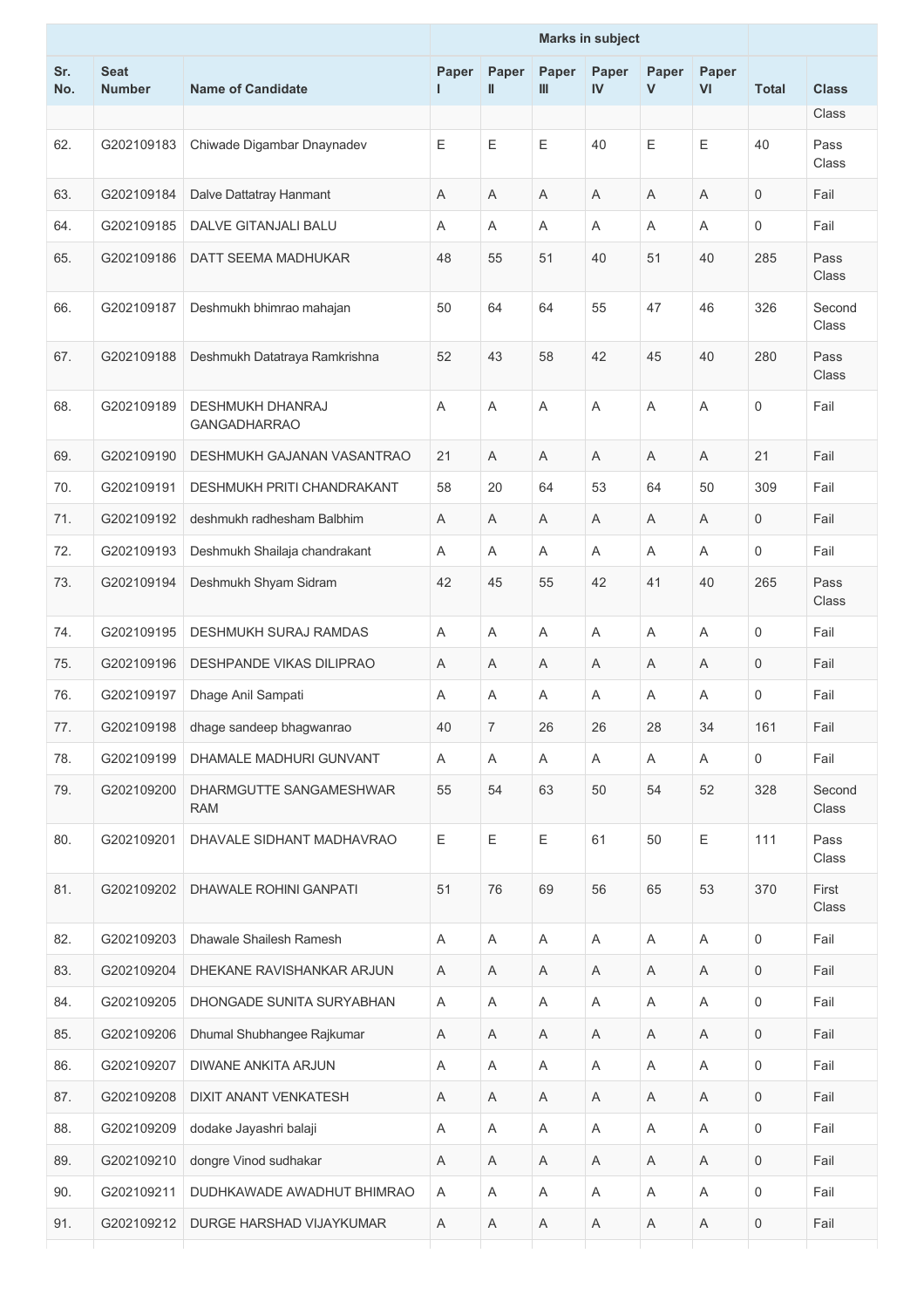|            |                              |                                   |            |                |                | <b>Marks in subject</b> |            |                |                     |                 |
|------------|------------------------------|-----------------------------------|------------|----------------|----------------|-------------------------|------------|----------------|---------------------|-----------------|
| Sr.<br>No. | <b>Seat</b><br><b>Number</b> | <b>Name of Candidate</b>          | Paper<br>ш | Paper<br>Ш     | Paper<br>Ш     | Paper<br>IV             | Paper<br>V | Paper<br>VI    | <b>Total</b>        | <b>Class</b>    |
| 92.        | G202109213                   | EKAMBE HANMANT SUBHASH            | A          | Α              | Α              | Α                       | A          | A              | 0                   | Fail            |
| 93.        | G202109214                   | <b>EKAMBE MAHESH RAM</b>          | A          | Α              | A              | A                       | A          | A              | $\mathbf 0$         | Fail            |
| 94.        | G202109215                   | <b>GADE SHRIKANT PRAKASH</b>      | Α          | Α              | Α              | A                       | A          | A              | $\mathbf 0$         | Fail            |
| 95.        | G202109216                   | GADE UMESH CHANDRAKANT            | 53         | 54             | 73             | 74                      | 60         | 52             | 366                 | First<br>Class  |
| 96.        | G202109217                   | <b>GADHAVE AMOL YASHWANT</b>      | 52         | 53             | 68             | 60                      | 65         | 42             | 340                 | Second<br>Class |
| 97.        | G202109218                   | gaikwad pradip sopan              | 51         | E              | Ε              | Ε                       | 62         | E              | 113                 | Pass<br>Class   |
| 98.        | G202109219                   | gaikwad dattatraya mahadev        | A          | Α              | Α              | A                       | A          | A              | $\mathbf 0$         | Fail            |
| 99.        | G202109220                   | <b>GAIKWAD DIPALI MITTU</b>       | A          | Α              | A              | Α                       | Α          | A              | $\mathbf 0$         | Fail            |
| 100.       | G202109221                   | gaikwad sangita shivaji           | 40         | 13             | 37             | 28                      | 44         | 24             | 186                 | Fail            |
| 101.       | G202109222                   | Gaikwad Yogita Ramling            | A          | Α              | Α              | A                       | Α          | A              | $\mathbf 0$         | Fail            |
| 102.       | G202109223                   | <b>GAMBHIRE MURLIDHAR SHIVAJI</b> | A          | 44             | Α              | Α                       | Α          | A              | 44                  | Fail            |
| 103.       | G202109224                   | <b>GANGANE DHIRAJ DATTATRAYA</b>  | 41         | Е              | 59             | 16                      | 48         | Ε              | 164                 | Fail            |
| 104.       | G202109225                   | <b>GANGANE VISHAL VISHWAMBHAR</b> | A          | A              | A              | A                       | A          | $\overline{A}$ | $\mathbf 0$         | Fail            |
| 105.       | G202109226                   | <b>GANGOTRI KISHOR VISHWANATH</b> | A          | Α              | Α              | Α                       | Α          | Α              | $\mathbf 0$         | Fail            |
| 106.       | G202109227                   | <b>GARAD KIRAN DATTASAHEB</b>     | Α          | Α              | Α              | A                       | Α          | A              | 0                   | Fail            |
| 107.       | G202109228                   | Gavale Shyamsundar Pandharinath   | Α          | A              | A              | A                       | Α          | A              | $\mathbf 0$         | Fail            |
| 108.       | G202109229                   | gavane nikita balkrushna          | A          | Α              | Α              | A                       | Α          | A              | 0                   | Fail            |
| 109.       | G202109230                   | Gavhane Kshitija Sopanrao         | A          | Α              | A              | A                       | A          | A              | $\mathbf 0$         | Fail            |
| 110.       | G202109231                   | <b>GAWALI AMAR RAJKUMAR</b>       | Α          | A              | Α              | Α                       | A          | Α              | $\mathsf{O}\xspace$ | Fail            |
| 111.       | G202109232                   | <b>GAWALI BHAGWAT NARHARI</b>     | 36         | 19             | 45             | 40                      | 42         | 40             | 222                 | Fail            |
| 112.       | G202109233                   | <b>GAYVAL RAJABHAU KISHANRAO</b>  | A          | A              | A              | Α                       | A          | A              | 0                   | Fail            |
| 113.       | G202109234                   | <b>GIRI BALAJI CHANDRAKANT</b>    | Α          | Α              | Ε              | A                       | A          | Ε              | $\mathsf{O}$        | Fail            |
| 114.       | G202109235                   | <b>GIRI SHRADDHA AMRUT</b>        | 50         | 63             | 66             | 53                      | 62         | 50             | 344                 | Second<br>Class |
| 115.       | G202109236                   | Gokale anant dhananjay            | 47         | 58             | 72             | 60                      | 57         | 56             | 350                 | Second<br>Class |
| 116.       | G202109237                   | GOPANE RAMKISHAN BAJRANG          | Α          | Α              | $\mathsf A$    | Α                       | A          | A              | $\mathsf{O}$        | Fail            |
| 117.       | G202109238                   | GORE RAVINDRA BABRUVAN            | 16         | $\overline{4}$ | 15             | 5                       | 5          | 35             | 80                  | Fail            |
| 118.       | G202109239                   | <b>GORE SHREYA RAJKUMAR</b>       | Α          | A              | Α              | Α                       | Α          | A              | 0                   | Fail            |
| 119.       | G202109240                   | HAJARE BALAJI INDRAJIT            | 40         | 22             | 40             | 43                      | 41         | 34             | 220                 | Fail            |
| 120.       | G202109241                   | Haranmare Altaf Roshan            | 0          | 15             | $\overline{7}$ | $\overline{2}$          | A          | A              | 24                  | Fail            |
| 121.       | G202109242                   | HATKALE SHRIRAM NARSING           | 46         | 43             | 50             | 33                      | 46         | 50             | 268                 | Fail            |
| 122.       | G202109243                   | Hivarale Digambar Venkatrao       | 33         | 28             | 27             | 26                      | 41         | 45             | 200                 | Fail            |
| 123.       | G202109244                   | HIVARE MEGHA RAMDAS               | Α          | A              | A              | Α                       | A          | Α              | 0                   | Fail            |
| 124.       | G202109245                   | INAMDAR AMRUTA ARUNRAO            | $36(+4)$   | 59             | 46             | 44                      | 58         | 46             | $289(+4)$           | Pass<br>Class   |
|            |                              |                                   |            |                |                |                         |            |                |                     |                 |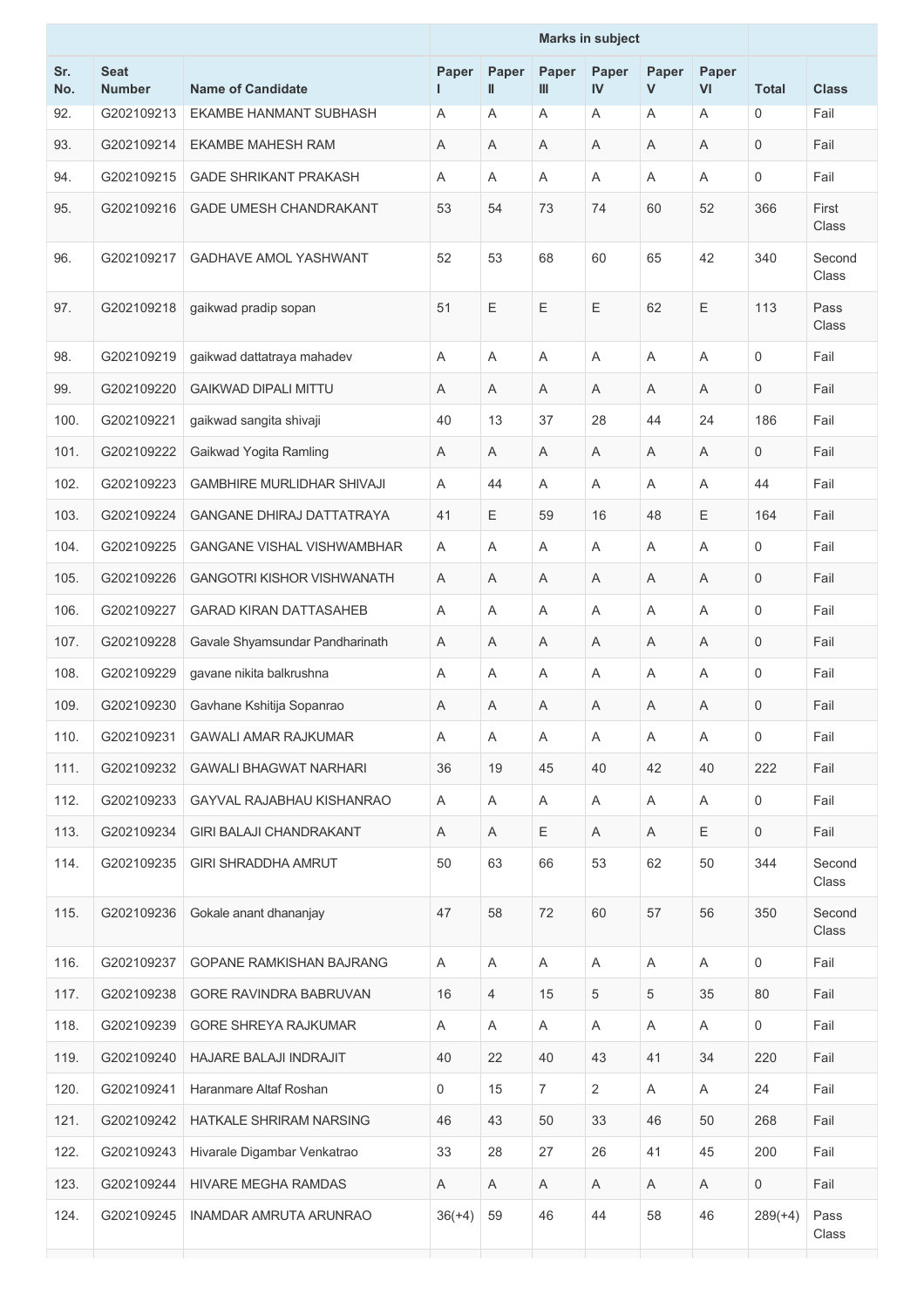|            |                              |                                         |            |            |             | <b>Marks in subject</b> |            |                           |                     |                 |
|------------|------------------------------|-----------------------------------------|------------|------------|-------------|-------------------------|------------|---------------------------|---------------------|-----------------|
| Sr.<br>No. | <b>Seat</b><br><b>Number</b> | <b>Name of Candidate</b>                | Paper<br>L | Paper<br>Ш | Paper<br>Ш  | Paper<br>IV             | Paper<br>V | Paper<br>VI               | <b>Total</b>        | <b>Class</b>    |
| 125.       | G202109246                   | <b>INGOLE SUNIL RANGRAO</b>             | 41         | 9          | 58          | 40                      | 53         | 42                        | 243                 | Fail            |
| 126.       | G202109247                   | <b>ITKARI CHAITANYA NARAYAN</b>         | Ε          | A          | Е           | A                       | Α          | Е                         | 0                   | Fail            |
| 127.       | G202109248                   | JADHAV aNIL nAMDEV                      | 25         | Α          | Α           | A                       | Α          | A                         | 25                  | Fail            |
| 128.       | G202109249                   | JADHAV GANESH ANKUSH                    | A          | A          | A           | A                       | Α          | A                         | 0                   | Fail            |
| 129.       | G202109250                   | jadhav nivrutti manikrao                | 40         | 44         | 7           | 6                       | 3          | 10                        | 110                 | Fail            |
| 130.       | G202109251                   | Jadhav Pallavi Ramchandra               | 56         | 66         | 76          | 60                      | 61         | 54                        | 373                 | First<br>Class  |
| 131.       | G202109252                   | jadhav pooja narsing                    | Α          | Α          | A           | A                       | Α          | A                         | $\mathbf 0$         | Fail            |
| 132.       | G202109253                   | JADHAV PRIYANKA MADHUKAR                | A          | Α          | A           | A                       | A          | A                         | 0                   | Fail            |
| 133.       | G202109254                   | <b>JADHAV RAHUL BALAJI</b>              | 53         | 54         | 71          | 56                      | 61         | 51                        | 346                 | Second<br>Class |
| 134.       | G202109255                   | jadhav sonali rajendra                  | A          | A          | A           | A                       | A          | A                         | 0                   | Fail            |
| 135.       | G202109256                   | <b>JADHAV VILAS PRABHU</b>              | Α          | Α          | Α           | A                       | Α          | A                         | 0                   | Fail            |
| 136.       | G202109257                   | jagdale megha netaji                    | Α          | Α          | A           | A                       | Α          | A                         | 0                   | Fail            |
| 137.       | G202109258                   | JAGTAP DATTA BABASAHEB                  | A          | A          | A           | A                       | A          | A                         | 0                   | Fail            |
| 138.       | G202109259                   | JAGTAP SIDHESHWAR RAMESH                | 40         | 42         | 61          | 42                      | 48         | 40                        | 273                 | Pass<br>Class   |
| 139.       | G202109260                   | jakotiya arti bhagirath                 | A          | Α          | A           | A                       | Α          | A                         | $\mathbf 0$         | Fail            |
| 140.       | G202109261                   | JALAMPURE SANGRAM SHIVAJI               | A          | A          | A           | A                       | A          | $\overline{A}$            | $\mathbf 0$         | Fail            |
| 141.       | G202109262                   | JALKOTE PRASAD BABRUVAN                 | A          | Α          | Ε           | A                       | Ε          | Ε                         | $\mathbf 0$         | Fail            |
| 142.       | G202109263                   | javalekar shraddha sunil                | A          | Α          | A           | A                       | A          | A                         | 0                   | Fail            |
| 143.       | G202109264                   | jogdand sainath sudamrao                | 50         | 45         | Ε           | 54                      | 56         | 45                        | 250                 | Pass<br>Class   |
| 144.       | G202109265                   | JOSHI RUSHIKESH SHAMRAO                 | 46         | 61         | 56          | 40                      | 61         | 47                        | 311                 | Second<br>Class |
| 145.       | G202109266                   | JOSHI SHEWTA SHRIDHARRAO                | A          | Α          | $\mathsf A$ | A                       | Α          | A                         | $\mathsf{O}\xspace$ | Fail            |
| 146.       | G202109267                   | Jujarao Megha Ravindra                  | Α          | A          | Α           | Α                       | A          | Α                         | $\mathbf 0$         | Fail            |
| 147.       | G202109268                   | KACHOLYA MANMOHAN<br><b>NANDKISHOR</b>  | Α          | Α          | $\mathsf A$ | Α                       | Α          | A                         | $\mathsf{O}\xspace$ | Fail            |
| 148.       | G202109269                   | KADAM DNYANESHWARI<br><b>BHAGWANRAO</b> | E          | 52         | $\mathsf E$ | 52                      | Ε          | E                         | 104                 | Pass<br>Class   |
| 149.       | G202109270                   | KADAM ISHWAR MAROTI                     | Α          | Α          | Α           | Α                       | A          | Α                         | $\mathsf{O}$        | Fail            |
| 150.       | G202109271                   | kadam jaymala narayanrao                | Α          | Α          | Α           | Α                       | Α          | $\boldsymbol{\mathsf{A}}$ | $\mathsf{O}\xspace$ | Fail            |
| 151.       | G202109272                   | KADAM JAYSHRI NARAYANRAO                | 58         | 45         | 42          | 22                      | 56         | 44                        | 267                 | Fail            |
| 152.       | G202109273                   | Kadam Pavan Uttamrao                    | 50         | 51         | 62          | 63                      | 61         | 46                        | 333                 | Second<br>Class |
| 153.       | G202109274                   | kadam sandhyarani baburao               | 46         | 53         | 58          | 24                      | 42         | 44                        | 267                 | Fail            |
| 154.       | G202109275                   | Kale Devidas Bapurao                    | Α          | A          | Α           | A                       | A          | Α                         | $\mathbf 0$         | Fail            |
| 155.       | G202109276                   | Kale Krishna Sambhaji                   | 28         | Ε          | $\mathsf E$ | 29                      | 42         | 34                        | 133                 | Fail            |
| 156.       | G202109277                   | KALE LAXMIKANT GOVINDRAO                | Α          | A          | $\mathsf A$ | A                       | A          | $\boldsymbol{\mathsf{A}}$ | 0                   | Fail            |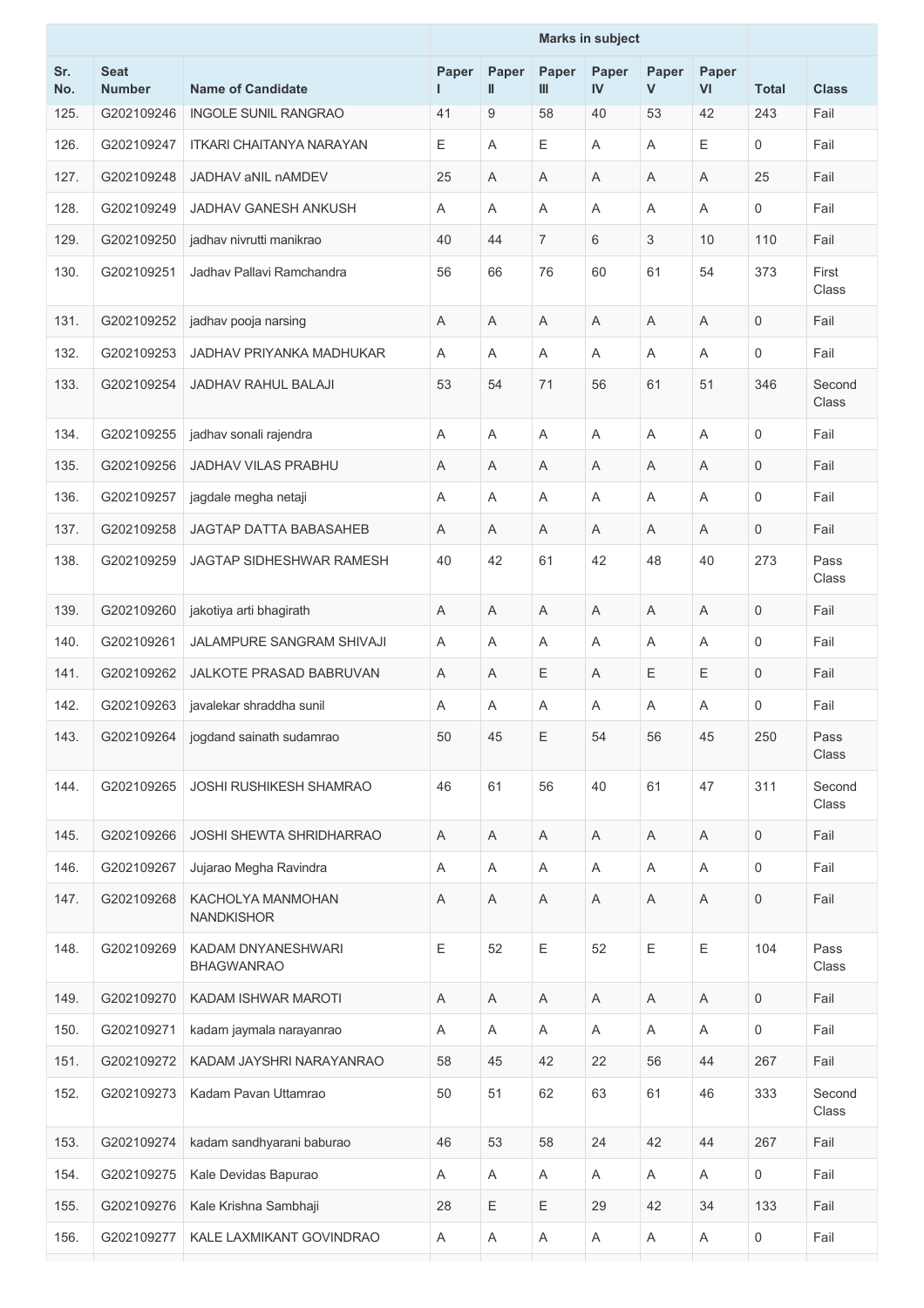|            |                              |                                               |             |             |              | <b>Marks in subject</b> |            |             |                     |                 |
|------------|------------------------------|-----------------------------------------------|-------------|-------------|--------------|-------------------------|------------|-------------|---------------------|-----------------|
| Sr.<br>No. | <b>Seat</b><br><b>Number</b> | <b>Name of Candidate</b>                      | Paper<br>ш  | Paper<br>Ш  | Paper<br>III | Paper<br>IV             | Paper<br>V | Paper<br>VI | <b>Total</b>        | <b>Class</b>    |
| 157.       | G202109278                   | <b>KALE RAHUL BABURAO</b>                     | 41          | 43          | A            | Α                       | A          | A           | 84                  | Fail            |
| 158.       | G202109279                   | KALE RAHUL VISHWANATH                         | 55          | 71          | 67           | 60                      | 70         | 50          | 373                 | First<br>Class  |
| 159.       | G202109280                   | Kale Rohan Pralhad                            | 40          | 66          | 47           | 34                      | 48         | 34          | 269                 | Fail            |
| 160.       | G202109281                   | KALYANKAR KIRAN KESHAV                        | 42          | 65          | 45           | 40                      | 57         | 41          | 290                 | Pass<br>Class   |
| 161.       | G202109282                   | KAMBLE AKSHAYKUMAR SHAHAJI                    | A           | A           | A            | A                       | A          | A           | $\mathbf 0$         | Fail            |
| 162.       | G202109283                   | KAMBLE NAMRATA BHIMASHANKAR                   | 63          | 54          | 65           | $36(+4)$                | 50         | 44          | $312(+4)$           | Pass<br>Class   |
| 163.       | G202109284                   | KAMBLE PRASHANT BALAJI                        | A           | A           | A            | A                       | A          | A           | $\mathbf 0$         | Fail            |
| 164.       | G202109285                   | KAMBLE PRATIKSHA RAJENDRA                     | 52          | 63          | 46           | 25                      | 52         | 46          | 284                 | Fail            |
| 165.       | G202109286                   | Kamble Sanjita Kashinath                      | 41          | 66          | 61           | 47                      | 56         | 50          | 321                 | Second<br>Class |
| 166.       | G202109287                   | KAMBLE VILAS LAXMANRAO                        | 50          | 44          | 50           | 41                      | 50         | 41          | 276                 | Pass<br>Class   |
| 167.       | G202109288                   | KAMBLE YADAV RAJARAM                          | A           | Е           | Е            | A                       | A          | A           | 0                   | Fail            |
| 168.       | G202109289                   | Kapte Akash Mahadev                           | A           | Α           | Α            | A                       | Α          | A           | $\mathbf 0$         | Fail            |
| 169.       | G202109290                   | KARANJIKAR SWATI BHANUDAS                     | A           | A           | A            | A                       | A          | A           | $\mathbf 0$         | Fail            |
| 170.       | G202109291                   | Karde Suraj Kashinath                         | 40          | 64          | 65           | 26                      | 46         | 40          | 281                 | Fail            |
| 171.       | G202109292                   | karlekar akash raosaheb                       | 40          | 53          | 55           | 40                      | 55         | 45          | 288                 | Pass<br>Class   |
| 172.       | G202109293                   | KARWANDE MAHESHWARI<br><b>BASWARAJ</b>        | Α           | Α           | Α            | Α                       | Α          | A           | 0                   | Fail            |
| 173.       | G202109294                   | KASHYAP PRADHUMAN<br>MADHUSUDAN               | 46          | 53          | 51           | 30                      | 57         | 45          | 282                 | Fail            |
| 174.       | G202109295                   | kasle sushama namdev                          | 45          | 74          | 37           | 22                      | 60         | Ε           | 238                 | Fail            |
| 175.       | G202109296                   | KATHARE MAHESH BALU                           | Α           | $\mathsf A$ | Α            | Α                       | Α          | $\mathsf A$ | $\mathbf 0$         | Fail            |
| 176.       | G202109297                   | KAWADE KHANDERAO RAGHUNATH                    | A           | A           | Α            | A                       | A          | A           | $\mathsf{O}\xspace$ | Fail            |
| 177.       | G202109298                   | kawale pralhad murlidhar                      | Α           | Α           | Α            | Α                       | Α          | A           | $\mathbf 0$         | Fail            |
| 178.       | G202109299                   | Kendre Balaji Ramesh                          | A           | A           | $\mathsf A$  | A                       | Α          | A           | $\mathsf{O}\xspace$ | Fail            |
| 179.       | G202109300                   | kendre balaprasad ganpatrao                   | Α           | A           | Α            | Α                       | A          | Α           | $\mathbf 0$         | Fail            |
| 180.       | G202109301                   | Kendre Jainandra Baburao                      | Ε           | 46          | Ε            | Е                       | Ε          | E           | 46                  | Pass<br>Class   |
| 181.       | G202109302                   | <b>KHANAPURE MADHURI</b><br><b>UMASHANKAR</b> | $\mathsf A$ | Α           | $\mathsf A$  | $\mathsf A$             | Α          | A           | $\mathsf{O}\xspace$ | Fail            |
| 182.       | G202109303                   | kharade ganesh mallinath                      | Α           | A           | A            | A                       | A          | A           | $\mathsf{O}\xspace$ | Fail            |
| 183.       | G202109304                   | khot aarti jayantrao                          | Ε           | Ε           | Ε            | A                       | Α          | Ε           | $\mathsf{O}\xspace$ | Fail            |
| 184.       | G202109305                   | Kittekar Amol Kantrao                         | A           | A           | A            | A                       | A          | A           | $\mathbf 0$         | Fail            |
| 185.       | G202109306                   | KONDKAR DHANANJAY NARSINHRAO                  | 45          | 52          | Е            | Ε                       | 53         | Ε           | 150                 | Pass<br>Class   |
| 186.       | G202109307                   | KORE NILESH MAHADEVAPPA                       | Ε           | Ε           | 48           | 8                       | 51         | 43          | 150                 | Fail            |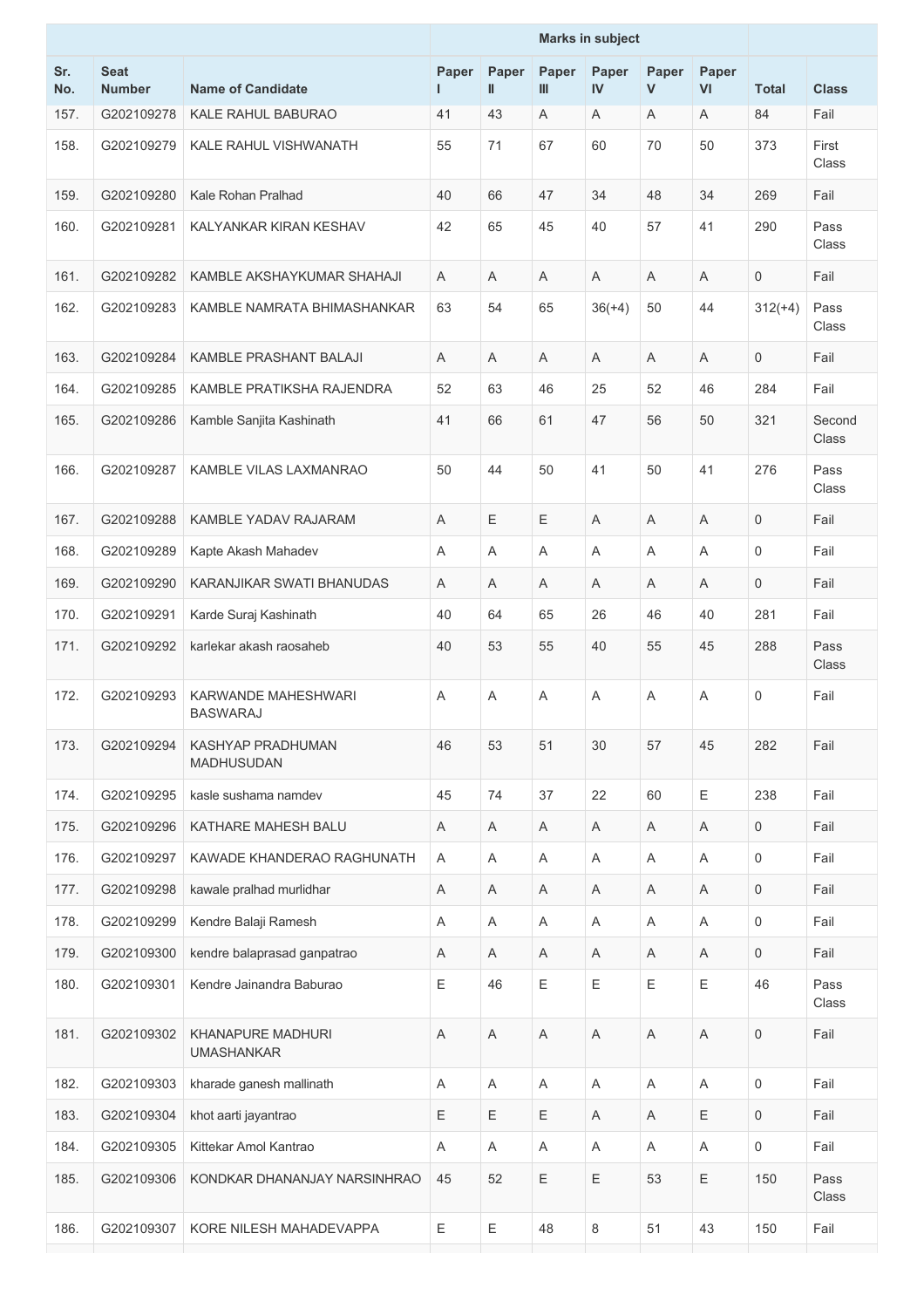|            |                              |                                    |            |             |             | <b>Marks in subject</b> |            |                           |                     |                 |
|------------|------------------------------|------------------------------------|------------|-------------|-------------|-------------------------|------------|---------------------------|---------------------|-----------------|
| Sr.<br>No. | <b>Seat</b><br><b>Number</b> | <b>Name of Candidate</b>           | Paper<br>L | Paper<br>Ш  | Paper<br>Ш  | Paper<br>IV             | Paper<br>V | Paper<br>VI               | <b>Total</b>        | <b>Class</b>    |
| 187.       | G202109308                   | Kotlwar Abhilash Uttamrao          | Α          | Α           | Α           | A                       | A          | A                         | 0                   | Fail            |
| 188.       | G202109309                   | Kshirsagar Nilesh Laxman           | 52         | 73          | 48          | 40                      | 68         | 53                        | 334                 | Second<br>Class |
| 189.       | G202109310                   | KSHIRSAGAR ASHISH RAJKUMAR         | A          | Α           | A           | A                       | A          | A                         | 0                   | Fail            |
| 190.       | G202109311                   | KSHIRSAGAR SANDEEP TUKARAM         | A          | A           | A           | A                       | A          | A                         | 0                   | Fail            |
| 191.       | G202109312                   | Kshirsagar Shrikant Kashinath      | 50         | 45          | 52          | 41                      | 65         | 50                        | 303                 | Second<br>Class |
| 192.       | G202109313                   | Kudale Suraj Arjun                 | A          | Α           | A           | A                       | Α          | A                         | $\mathbf 0$         | Fail            |
| 193.       | G202109314                   | KULKARNI AMOL RAMCHANDRA           | Α          | Α           | Α           | A                       | Α          | A                         | $\mathbf 0$         | Fail            |
| 194.       | G202109315                   | Kulkarni Narsinha kamalakarrao     | A          | Α           | Α           | A                       | Α          | A                         | 0                   | Fail            |
| 195.       | G202109316                   | KULKARNI SMITA UDAY                | Α          | Α           | Α           | A                       | Α          | Α                         | 0                   | Fail            |
| 196.       | G202109317                   | kulkarni vaibhavi vinayak          | E          | Е           | Е           | A                       | A          | Е                         | $\mathsf{O}\xspace$ | Fail            |
| 197.       | G202109318                   | KULKARNI VISHAKHA DEEPAK           | Α          | A           | Α           | A                       | Α          | A                         | $\mathbf 0$         | Fail            |
| 198.       | G202109319                   | KUMBHAR SHIVLILA PARMESHWAR        | 59         | 57          | 65          | 52                      | 68         | 50                        | 351                 | Second<br>Class |
| 199.       | G202109320                   | Kumbhar Somnath Shreepati          | A          | Α           | A           | A                       | A          | A                         | 0                   | Fail            |
| 200.       | G202109321                   | Kundgar Dipak Shesherao            | 56         | 67          | 52          | 40                      | 55         | 50                        | 320                 | Second<br>Class |
| 201.       | G202109322                   | kurle Kapildev Sharanappa          | 42         | 55          | 60          | 41                      | 58         | 50                        | 306                 | Second<br>Class |
| 202.       | G202109323                   | <b>LAD VIKRAM SITARAM</b>          | A          | A           | A           | A                       | A          | A                         | 0                   | Fail            |
| 203.       | G202109324                   | landge Anuradha Ashok              | 50         | 54          | 22          | 40                      | 38         | 47                        | 251                 | Fail            |
| 204.       | G202109325                   | LANGADE SANJAY ANANDRAO            | Α          | Α           | Α           | A                       | Α          | Α                         | 0                   | Fail            |
| 205.       | G202109326                   | LAVHALE GANESH BHAGWANRAO          | Α          | Α           | Α           | Α                       | Α          | A                         | $\mathsf{O}$        | Fail            |
| 206.       | G202109327                   | Iondhe Ganesh Balaji               | Α          | A           | Α           | Α                       | A          | Α                         | $\mathbf 0$         | Fail            |
| 207.       | G202109328                   | MADIBOYANE JYOTI KISHAN            | 32         | 26          | 62          | 45                      | 54         | 32                        | 251                 | Fail            |
| 208.       | G202109329                   | MAGAR SHWETA NARAYANRAO            | A          | Α           | Е           | A                       | A          | Е                         | 0                   | Fail            |
| 209.       | G202109330                   | Mahaisalwar Supriya Marotirao      | Ε          | Α           | Е           | E                       | Α          | $\boldsymbol{\mathsf{A}}$ | $\mathsf{O}$        | Fail            |
| 210.       | G202109331                   | MAHINDRAKAR SHIVANI<br>CHANDRAKANT | Α          | Α           | Α           | Α                       | Α          | A                         | $\mathsf{O}\xspace$ | Fail            |
| 211.       | G202109332                   | mali deepak navnath                | Α          | A           | Α           | Α                       | A          | Α                         | 0                   | Fail            |
| 212.       | G202109333                   | MALIDE PUNAM VIRBHADRA             | Α          | $\mathsf A$ | Α           | Α                       | Α          | $\boldsymbol{\mathsf{A}}$ | 0                   | Fail            |
| 213.       | G202109334                   | <b>MALI PRATIBHA PANDIT</b>        | Α          | A           | A           | A                       | A          | A                         | $\mathbf 0$         | Fail            |
| 214.       | G202109335                   | MALI VISHAL JAGANNATH              | A          | Α           | $\mathsf A$ | Α                       | Α          | $\boldsymbol{\mathsf{A}}$ | 0                   | Fail            |
| 215.       | G202109336                   | mane dipali ashok                  | Α          | Α           | Α           | Α                       | A          | Α                         | 0                   | Fail            |
| 216.       | G202109337                   | MANEKAR PRAKASH TULSHIRAM          | Α          | Α           | Α           | Α                       | Α          | Α                         | $\mathbf 0$         | Fail            |
| 217.       | G202109338                   | MANE MANJUSHRI SUNIL               | Α          | $\mathsf A$ | Α           | Α                       | Α          | A                         | 0                   | Fail            |
| 218.       | G202109339                   | mane milindkumar sudhakar          | 40         | Ε           | 65          | 50                      | 54         | 52                        | 261                 | Pass<br>Class   |
| 219.       | G202109340                   | mane pooja pandit                  | Α          | Α           | Α           | Α                       | Α          | Α                         | 0                   | Fail            |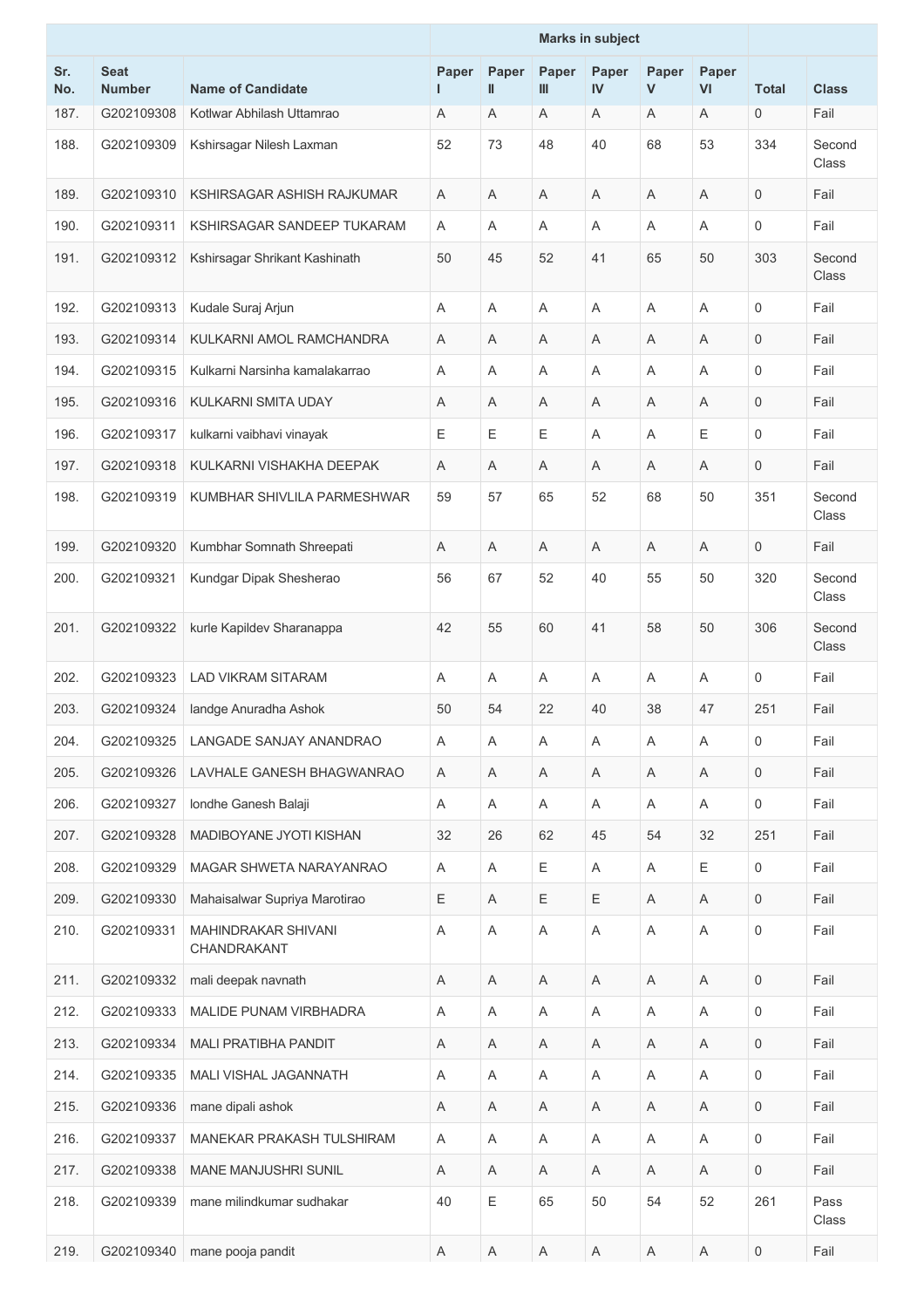|            |                              |                                           |             |             |              | <b>Marks in subject</b> |            |             |                     |                 |
|------------|------------------------------|-------------------------------------------|-------------|-------------|--------------|-------------------------|------------|-------------|---------------------|-----------------|
| Sr.<br>No. | <b>Seat</b><br><b>Number</b> | <b>Name of Candidate</b>                  | Paper<br>I. | Paper<br>Ш  | Paper<br>III | Paper<br>IV             | Paper<br>V | Paper<br>VI | <b>Total</b>        | <b>Class</b>    |
| 220.       | G202109341                   | Mane Radha Hanumant                       | A           | A           | A            | A                       | A          | A           | $\mathbf 0$         | Fail            |
| 221.       | G202109342                   | Manikshetti Siddheshwar Subhash           | E           | 53          | Е            | Ε                       | 51         | Ε           | 104                 | Pass<br>Class   |
| 222.       | G202109343                   | <b>MANIYAR SANA JAMIL</b>                 | 44          | 61          | 72           | 56                      | 61         | 56          | 350                 | Second<br>Class |
| 223.       | G202109344                   | mare swapnali hanmantrao                  | Ε           | 59          | 71           | 61                      | 59         | Ε           | 250                 | Pass<br>Class   |
| 224.       | G202109345                   | MASKE PRASHANT RUSTUMRAO                  | A           | A           | A            | A                       | A          | A           | $\mathsf{O}\xspace$ | Fail            |
| 225.       | G202109346                   | Mekalwad Sambhaji Shankar                 | $50(+5)$    | 56          | 62           | 67                      | 62         | 58          | $355(+5)$           | First<br>Class  |
| 226.       | G202109347                   | MHALGI KALYANI BALASAHEB                  | A           | Α           | A            | A                       | A          | A           | $\mathbf 0$         | Fail            |
| 227.       | G202109348                   | MITKARI RAHUL MANAPPA                     | Α           | A           | Α            | A                       | Α          | Α           | 0                   | Fail            |
| 228.       | G202109349                   | mohite suhas somnathrao                   | Ε           | 43          | Е            | Е                       | 56         | Е           | 99                  | Pass<br>Class   |
| 229.       | G202109350                   | MORALWAR ARTI VIJAYKUMAR                  | A           | Α           | Α            | A                       | Α          | A           | $\mathbf 0$         | Fail            |
| 230.       | G202109351                   | More Devanand Limbraj                     | Α           | Α           | Α            | A                       | Α          | Α           | 0                   | Fail            |
| 231.       | G202109352                   | more sanjay ganpat                        | A           | A           | A            | A                       | A          | Ε           | $\mathbf 0$         | Fail            |
| 232.       | G202109353                   | MORE VAISHALI SATISH                      | Ε           | 53          | Е            | 41                      | 51         | Ε           | 145                 | Pass<br>Class   |
| 233.       | G202109354                   | MUKKANWAR MAUNIKA<br><b>MADHAVAPPA</b>    | A           | Α           | A            | A                       | A          | A           | $\mathbf 0$         | Fail            |
| 234.       | G202109355                   | Mundada Sagar Satishchandra               | A           | A           | A            | A                       | A          | A           | 0                   | Fail            |
| 235.       | G202109356                   | MUNDADA VIJAY RAJGOPAL                    | $\mathsf E$ | $\mathsf A$ | Ε            | $\mathsf A$             | Ε          | Ε           | $\mathsf{O}$        | Fail            |
| 236.       | G202109357                   | <b>MUNDE KONDIBA BABURAO</b>              | 42          | 17          | 55           | 50                      | 56         | 47          | 267                 | Fail            |
| 237.       | G202109358                   | MUNDHE ASHA BHAGWATRAO                    | 56          | 61          | 61           | 41                      | 53         | 52          | 324                 | Second<br>Class |
| 238.       | G202109359                   | NADE AKSHAY BALASAHEB                     | Α           | A           | 30           | 0                       | 61         | 47          | 138                 | Fail            |
| 239.       | G202109360                   | nanajkar ajit suhas                       | 55          | 61          | 67           | 50                      | Ε          | Ε           | 233                 | Pass<br>Class   |
| 240.       | G202109361                   | NANDARGI CHETANA SIDDHESHWAR              | A           | Α           | A            | A                       | Α          | A           | $\mathsf{O}$        | Fail            |
| 241.       | G202109362                   | NARANGWADE BASWARAJ<br><b>SHANKARAPPA</b> | 54          | 24          | 61           | 60                      | 67         | 57          | 323                 | Fail            |
| 242.       | G202109363                   | NARARE VIKAS MAHADEV                      | Α           | Α           | Α            | A                       | A          | Α           | $\mathsf{O}$        | Fail            |
| 243.       | G202109364                   | NARKE AKSHAY SHESHERAO                    | 43          | 42          | 64           | 50                      | 67         | 54          | 320                 | Second<br>Class |
| 244.       | G202109365                   | Navale Akash Prakashrao                   | Α           | A           | Α            | Α                       | A          | Α           | 0                   | Fail            |
| 245.       | G202109366                   | Nila Amit Shivraj                         | A           | A           | A            | A                       | Α          | A           | $\mathsf{O}$        | Fail            |
| 246.       | G202109367                   | NILANGEKAR SUSHIL SHRIDHARRAO             | 46          | 29          | 41           | 42                      | 58         | 51          | 267                 | Fail            |
| 247.       | G202109368                   | nila Suhas Shivrajappa                    | Α           | A           | Α            | A                       | A          | A           | $\mathbf 0$         | Fail            |
| 248.       | G202109369                   | NILLOLU JAIPRASAD KANKAYYA                | 40          | 65          | 54           | 57                      | 53         | 44          | 313                 | Second<br>Class |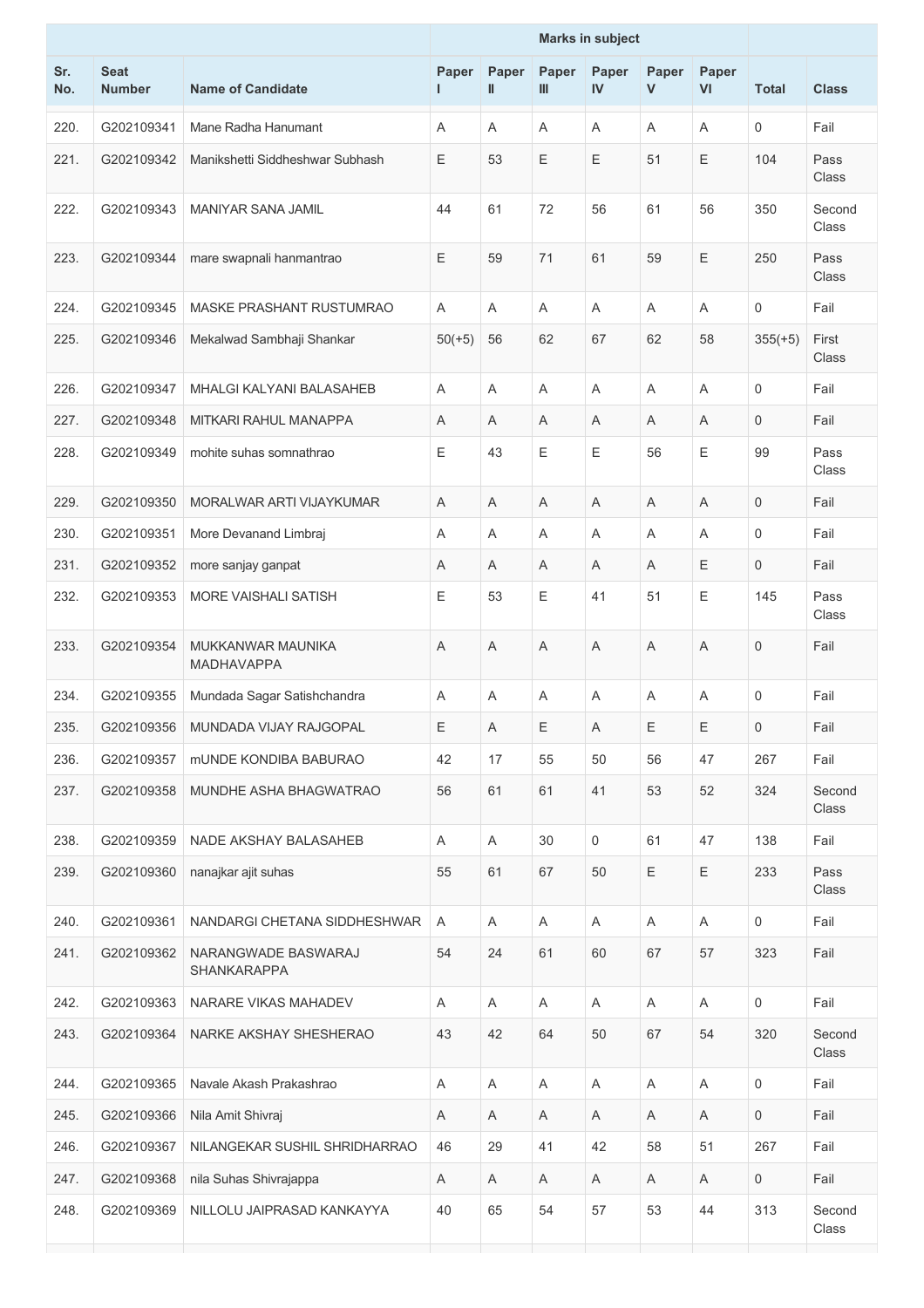|            |                              |                              |            |            |                           | <b>Marks in subject</b> |             |             |                     |                 |
|------------|------------------------------|------------------------------|------------|------------|---------------------------|-------------------------|-------------|-------------|---------------------|-----------------|
| Sr.<br>No. | <b>Seat</b><br><b>Number</b> | <b>Name of Candidate</b>     | Paper<br>L | Paper<br>Ш | Paper<br>Ш                | Paper<br><b>IV</b>      | Paper<br>V  | Paper<br>VI | <b>Total</b>        | <b>Class</b>    |
| 249.       | G202109370                   | Nischal Swati Diwakar        | 19         | 43         | 35                        | 32                      | 52          | 40          | 221                 | Fail            |
| 250.       | G202109371                   | OWANDKAR MAHESH RAJENDRA     | A          | Α          | Α                         | Α                       | Α           | A           | 0                   | Fail            |
| 251.       | G202109372                   | Panchal sudhir Balbhim       | 60         | 68         | 49                        | 44                      | 68          | 50          | 339                 | Second<br>Class |
| 252.       | G202109373                   | PANGAVKAR KISHOR MAHADEV     | A          | A          | Α                         | A                       | Α           | A           | $\mathbf 0$         | Fail            |
| 253.       | G202109374                   | parikh aarti chetan          | A          | A          | 53                        | 44                      | 60          | 40          | 197                 | Fail            |
| 254.       | G202109375                   | PATHAN ISMAIL FARUKH         | 41         | 64         | 63                        | 60                      | 66          | 55          | 349                 | Second<br>Class |
| 255.       | G202109376                   | PATIL SHUBHAM SHIVDAS        | Α          | Α          | Α                         | Α                       | Α           | Α           | $\mathbf 0$         | Fail            |
| 256.       | G202109377                   | PATIL AKANKSHA VIJAYKUMAR    | A          | Α          | Α                         | A                       | Α           | A           | $\mathbf 0$         | Fail            |
| 257.       | G202109378                   | patil bhagyashree pruthviraj | 51         | 62         | 65                        | 40                      | 56          | 50          | 324                 | Second<br>Class |
| 258.       | G202109379                   | PATIL KRISHNAJEE RAM         | A          | A          | A                         | A                       | Α           | A           | $\mathsf{O}\xspace$ | Fail            |
| 259.       | G202109380                   | Patil Niranjan Shahuraj      | 53         | 54         | 68                        | 55                      | 64          | 53          | 347                 | Second<br>Class |
| 260.       | G202109381                   | PATIL SANDEEP DATTATRAY      | 53         | 43         | 55                        | 47                      | 51          | 56          | 305                 | Second<br>Class |
| 261.       | G202109382                   | PATIL SHEETAL VIJAYKUMAR     | Α          | Α          | Α                         | A                       | Α           | A           | $\mathsf{O}\xspace$ | Fail            |
| 262.       | G202109383                   | Patil Sonali Sanjay          | 48         | 61         | 57                        | 42                      | 55          | 52          | 315                 | Second<br>Class |
| 263.       | G202109384                   | Patil Supriya Dattatraya     | A          | A          | A                         | A                       | A           | A           | $\mathbf 0$         | Fail            |
| 264.       | G202109385                   | PAWAR BHAGYASHREE VYANKAT    | 45         | 44         | 56                        | 24                      | 51          | 36          | 256                 | Fail            |
| 265.       | G202109386                   | PAWAR DEEPIKA MANIKRAO       | A          | A          | $\mathsf A$               | $\mathsf A$             | $\mathsf A$ | $\mathsf A$ | $\mathsf{O}$        | Fail            |
| 266.       | G202109387                   | PAWAR MONALI DILIP           | 46         | 56         | 59                        | $34(+6)$                | 43          | 42          | $280(+6)$           | Pass<br>Class   |
| 267.       | G202109388                   | PAWAR PRITI RAMU             | Α          | A          | Α                         | Α                       | Α           | Α           | $\mathsf{O}\xspace$ | Fail            |
| 268.       | G202109389                   | pawar sandip shankar         | 50         | 59         | 58                        | 29                      | 55          | 40          | 291                 | Fail            |
| 269.       | G202109390                   | PAWDE PUNDLIK GOVINDRAO      | A          | A          | Α                         | Α                       | Α           | $\mathsf A$ | $\mathsf{O}$        | Fail            |
| 270.       | G202109391                   | PAWDE AJAY CHANDRAKANTRAO    | 4          | A          | $\boldsymbol{\mathsf{A}}$ | A                       | A           | A           | $\overline{4}$      | Fail            |
| 271.       | G202109392                   | PETHE ANURADHA PRAMOD        | 56         | 76         | 48                        | 40                      | 67          | 50          | 337                 | Second<br>Class |
| 272.       | G202109393                   | Phulwadkar Anupam Eknath     | Α          | Α          | $\boldsymbol{\mathsf{A}}$ | Α                       | Α           | $\mathsf A$ | $\mathsf{O}\xspace$ | Fail            |
| 273.       | G202109394                   | PICHARE MEENAKSHI VITTHALRAO | A          | A          | A                         | A                       | Α           | Α           | $\mathbf 0$         | Fail            |
| 274.       | G202109395                   | POTDAR AMOL BHARATRAO        | 55         | 42         | 54                        | 65                      | 51          | 45          | 312                 | Second<br>Class |
| 275.       | G202109396                   | Potdar Shivanand Jagannath   | A          | Α          | A                         | A                       | Α           | A           | $\mathsf{O}\xspace$ | Fail            |
| 276.       | G202109397                   | Poul Aparna Govindrao        | Α          | A          | Α                         | Α                       | Α           | Α           | $\mathbf 0$         | Fail            |
| 277.       | G202109398                   | <b>rAJE VIKRAM DURGADAS</b>  | Α          | Α          | Α                         | Α                       | Α           | Α           | $\mathbf 0$         | Fail            |
| 278.       | G202109399                   | rajput dhiraj dilipsingh     | Α          | Α          | Α                         | Α                       | Α           | A           | $\mathsf{O}\xspace$ | Fail            |
| 279.       | G202109400                   | rajput poonam baldevsing     | 51         | $35(+5)$   | 48                        | 47                      | 61          | 50          | $292(+5)$           | Pass<br>Class   |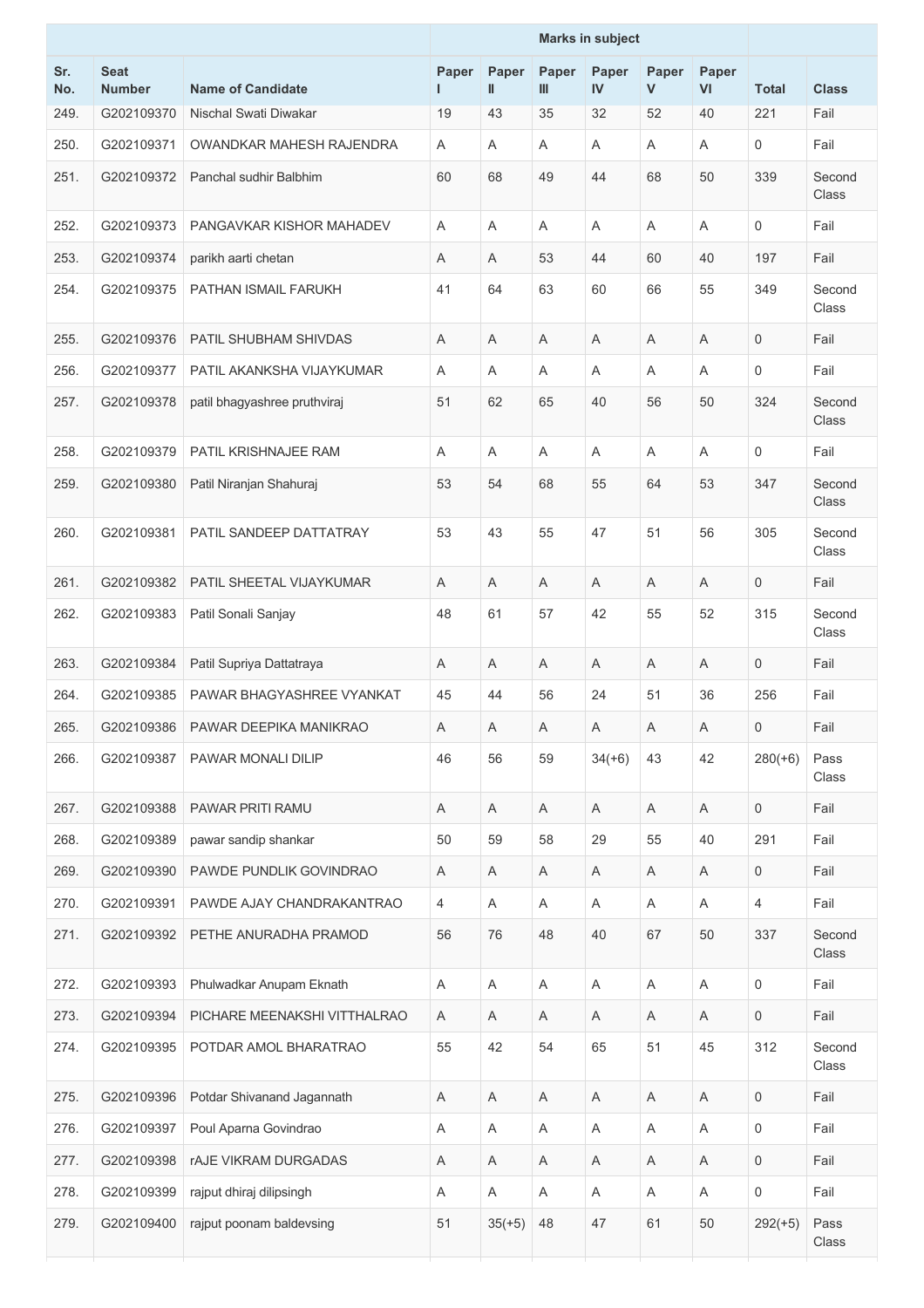|            |                              |                                   |            |             |                           | <b>Marks in subject</b> |            |                           |                     |                 |
|------------|------------------------------|-----------------------------------|------------|-------------|---------------------------|-------------------------|------------|---------------------------|---------------------|-----------------|
| Sr.<br>No. | <b>Seat</b><br><b>Number</b> | <b>Name of Candidate</b>          | Paper<br>L | Paper<br>Ш  | Paper<br>Ш                | Paper<br>IV             | Paper<br>V | Paper<br>VI               | <b>Total</b>        | <b>Class</b>    |
| 280.       | G202109401                   | RATHOD TRISHALA GULCHAND          | A          | A           | A                         | A                       | A          | A                         | $\mathbf 0$         | Fail            |
| 281.       | G202109402                   | RATHOD VEDANT HANMANTRAO          | 51         | 15          | 64                        | 60                      | 58         | 47                        | 295                 | Fail            |
| 282.       | G202109403                   | RAUT ARUNA VISHNU                 | 44         | 51          | 40                        | 6                       | 48         | 27                        | 216                 | Fail            |
| 283.       | G202109404                   | <b>RAUT MAHESH GOVIND</b>         | Α          | A           | Α                         | A                       | A          | A                         | $\mathsf{O}\xspace$ | Fail            |
| 284.       | G202109405                   | <b>RAUT NILESH NANDKISHOR</b>     | 45         | 45          | 52                        | 44                      | 48         | 43                        | 277                 | Pass<br>Class   |
| 285.       | G202109406                   | RAUT SAGAR NAGNATH                | A          | Α           | A                         | A                       | Α          | A                         | $\mathbf 0$         | Fail            |
| 286.       | G202109407                   | RAUT SATYAJIT RAMDAS              | 47         | 28          | 48                        | 10                      | 42         | 34                        | 209                 | Fail            |
| 287.       | G202109408                   | RAUT VAISHNAVEE SANJAY            | 54         | 51          | 52                        | 24                      | 56         | 27                        | 264                 | Fail            |
| 288.       | G202109409                   | repe santosh chandrakant          | A          | Α           | Α                         | A                       | Α          | A                         | 0                   | Fail            |
| 289.       | G202109410                   | RONGE KRUSHNA BALASAHEB           | Α          | A           | Α                         | Α                       | Α          | Α                         | $\mathbf 0$         | Fail            |
| 290.       | G202109411                   | Ronge Suraj Sahebrao              | 54         | 44          | 45                        | 41                      | 47         | 40                        | 271                 | Pass<br>Class   |
| 291.       | G202109412                   | Rukme Shriganesh Anil             | E          | E           | Ε                         | $34(+6)$                | 47         | 40                        | $121(+6)$           | Pass<br>Class   |
| 292.       | G202109413                   | sable abhijit dnynoba             | 62         | $36(+4)$    | 51                        | 45                      | 54         | 40                        | $288(+4)$           | Pass<br>Class   |
| 293.       | G202109414                   | Sabnis Umakant Vasantrao          | A          | Α           | Α                         | A                       | Α          | A                         | $\mathbf 0$         | Fail            |
| 294.       | G202109415                   | SAKE AMAR SHIVAJI                 | Α          | Α           | Α                         | A                       | Α          | A                         | $\mathsf{O}\xspace$ | Fail            |
| 295.       | G202109416                   | SALPE MOHINI ARUN                 | Α          | Α           | Α                         | A                       | Α          | A                         | $\mathbf 0$         | Fail            |
| 296.       | G202109417                   | SALUNKE AMOL SHIVAJI              | A          | A           | A                         | Α                       | A          | A                         | $\mathbf 0$         | Fail            |
| 297.       | G202109418                   | Samge Nagesh Baswaraj             | Α          | $\mathsf A$ | $\mathsf A$               | Α                       | Α          | Α                         | $\mathsf{O}$        | Fail            |
| 298.       | G202109419                   | SANGALE VIJAYA BANSI              | A          | Α           | $\boldsymbol{\mathsf{A}}$ | A                       | Α          | A                         | $\mathsf{O}$        | Fail            |
| 299.       | G202109420                   | SANGANNA DEEPARANI<br>CHANDRAKANT | 53         | 44          | 13                        | 33                      | 48         | 40                        | 231                 | Fail            |
| 300.       | G202109421                   | SANKAYE MEGHA SATISH              | Α          | A           | A                         | Α                       | Α          | A                         | 0                   | Fail            |
| 301.       | G202109422                   | SARDA NAMRATA NANDKISHOR          | Α          | A           | Α                         | Α                       | Α          | $\mathsf A$               | $\mathsf{O}\xspace$ | Fail            |
| 302.       | G202109423                   | Sartape Ramanand Dayanand         | 40         | Ε           | 48                        | 40                      | 50         | E                         | 178                 | Pass<br>Class   |
| 303.       | G202109424                   | Sasturkar Hrushikesh Satish       | Α          | A           | Α                         | Α                       | A          | Α                         | $\mathsf{O}$        | Fail            |
| 304.       | G202109425                   | SAWALE AKASH KERBA                | A          | Α           | A                         | A                       | A          | A                         | $\mathsf{O}$        | Fail            |
| 305.       | G202109426                   | SAWALE RANJIT DURYODHAN           | 50         | 45          | 62                        | 42                      | 61         | 53                        | 313                 | Second<br>Class |
| 306.       | G202109427                   | shaikh ajmer sattar               | A          | A           | Α                         | Α                       | Α          | A                         | $\mathsf{O}$        | Fail            |
| 307.       | G202109428                   | SHAIKH MUSADDIQUE ASHFAQUE        | Α          | Α           | $\boldsymbol{\mathsf{A}}$ | Α                       | A          | $\boldsymbol{\mathsf{A}}$ | $\mathsf{O}$        | Fail            |
| 308.       | G202109429                   | SHAIKH NASIR KHUDUS               | 40         | 24          | 42                        | 6                       | 50         | 40                        | 202                 | Fail            |
| 309.       | G202109430                   | shaikh Parwej Dastagir            | Α          | A           | Α                         | A                       | A          | A                         | $\mathbf 0$         | Fail            |
| 310.       | G202109431                   | SHAIKH WASIM CHAND                | 52         | 59          | 69                        | 50                      | 53         | 50                        | 333                 | Second<br>Class |
| 311.       | G202109432                   | SHAIKH WASIM RASUL                | Α          | Α           | A                         | Α                       | Α          | A                         | $\mathsf{O}$        | Fail            |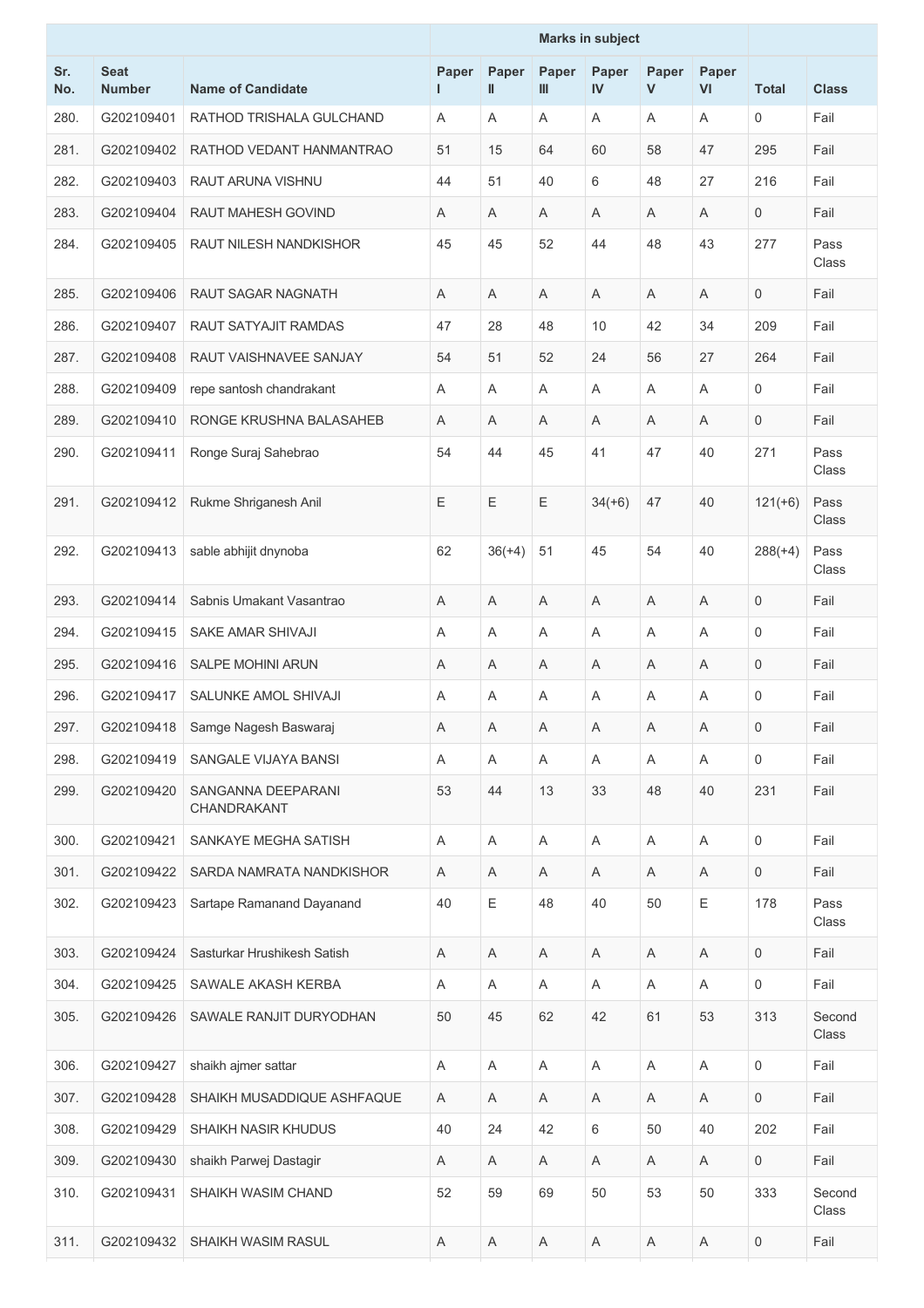|            |                              |                                          | <b>Marks in subject</b> |                           |              |                        |            |                         |                     |                 |
|------------|------------------------------|------------------------------------------|-------------------------|---------------------------|--------------|------------------------|------------|-------------------------|---------------------|-----------------|
| Sr.<br>No. | <b>Seat</b><br><b>Number</b> | <b>Name of Candidate</b>                 | Paper<br>Ι.             | Paper<br>II.              | Paper<br>III | Paper<br>$\mathsf{IV}$ | Paper<br>V | Paper<br>VI             | <b>Total</b>        | <b>Class</b>    |
| 312.       | G202109433                   | SHARMA BHAKTI KISHOR                     | 28                      | A                         | A            | A                      | A          | A                       | 28                  | Fail            |
| 313.       | G202109434                   | Sharma Pavan Ramnath                     | A                       | Α                         | A            | A                      | A          | Е                       | 0                   | Fail            |
| 314.       | G202109435                   | shete madhuri pradeep                    | 50                      | 77                        | 66           | 52                     | 68         | 60                      | 373                 | First<br>Class  |
| 315.       | G202109436                   | shinde anjali bappasaheb                 | A                       | A                         | A            | A                      | A          | $\mathsf A$             | 0                   | Fail            |
| 316.       | G202109437                   | SHINDE AVINASH DIGAMBAR                  | A                       | A                         | A            | Α                      | A          | Α                       | 0                   | Fail            |
| 317.       | G202109438                   | Shinde Balaji Rajendra                   | A                       | A                         | A            | A                      | A          | Α                       | 0                   | Fail            |
| 318.       | G202109439                   | Shinde Gangadhar Baliram                 | 55                      | 67                        | 68           | 54                     | 64         | $50(+2)$                | $358(+2)$           | First<br>Class  |
| 319.       | G202109440                   | shinde pritam jayprakash                 | A                       | A                         | A            | A                      | A          | A                       | 0                   | Fail            |
| 320.       | G202109441                   | SHINDE SACHIN NETAJIRAO                  | A                       | Α                         | A            | Α                      | A          | Α                       | 0                   | Fail            |
| 321.       | G202109442                   | SHIROLE PARMESHWAR<br><b>REVANSIDDHA</b> | 53                      | 64                        | 70           | 51                     | 67         | 45                      | 350                 | Second<br>Class |
| 322.       | G202109443                   | Shrimangle Rahul Ramdas                  | A                       | Α                         | Α            | Α                      | A          | Α                       | 0                   | Fail            |
| 323.       | G202109444                   | SIRSAT AKASH MACHINDRA                   | A                       | A                         | Α            | Α                      | A          | Α                       | 0                   | Fail            |
| 324.       | G202109445                   | SOLANKAR DNYANESHWAR<br>CHANDRAKANT      | Α                       | A                         | Α            | Α                      | A          | A                       | 0                   | Fail            |
| 325.       | G202109446                   | SOLANKE RAJU TULSHIRAM                   | A                       | A                         | A            | A                      | A          | A                       | 0                   | Fail            |
| 326.       | G202109447                   | SOMAJWAR SHREEKANT HARIBHAU              | A                       | E                         | Ε            | Α                      | E          | E                       | 0                   | Fail            |
| 327.       | G202109448                   | Sonawane Megha Pandurang                 | A                       | 22                        | Α            | Α                      | A          | A                       | 22                  | Fail            |
| 328.       | G202109449                   | SONKAMBLE AMOL RAMESH                    | A                       | Α                         | Α            | Α                      | Α          | Α                       | 0                   | Fail            |
| 329.       | G202109450                   | SUDE PARMESHWAR GOPAL                    | A                       | A                         | A            | A                      | A          | A                       | 0                   | Fail            |
| 330.       | G202109451                   | Sunape Purushottam Chandrashekhar        | E                       | Е                         | 41           | 51                     | 54         | 50                      | 196                 | Pass<br>Class   |
| 331.       | G202109452                   | SURVASE SATISH PRAKASH                   | A                       | A                         | A            | A                      | A          | $\overline{\mathsf{A}}$ | 0                   | Fail            |
| 332.       | G202109453                   | SURVASE SONALI MAHADEV                   | Α                       | $\boldsymbol{\mathsf{A}}$ | A            | Α                      | A          | $\mathsf A$             | 0                   | Fail            |
| 333.       | G202109454                   | SURWASE KRUSHNA SURYKANT                 | A                       | A                         | Α            | Α                      | A          | A                       | 0                   | Fail            |
| 334.       | G202109455                   | SURYAVANSHI KISHOR PUNDLIKRAO            | 40                      | 36                        | 53           | 40                     | 51         | 35                      | 255                 | Fail            |
| 335.       | G202109456                   | SURYAWANSHI ATISH MADHUKAR               | 43                      | 55                        | 64           | 51                     | 58         | 52                      | 323                 | Second<br>Class |
| 336.       | G202109457                   | SURYAWANSHI RAJESH JITU                  | A                       | A                         | A            | A                      | A          | A                       | $\mathsf{O}\xspace$ | Fail            |
| 337.       | G202109458                   | Suryawanshi Shweta Vasantrao             | 26                      | 44                        | 45           | 30                     | 54         | 42                      | 241                 | Fail            |
| 338.       | G202109459                   | Suryawanshi Tatyasaheb Yuvraj            | 43                      | 45                        | 65           | 40                     | 50         | Ε                       | 243                 | Pass<br>Class   |
| 339.       | G202109460                   | Surywanshi Mangesh Keshavrao             | A                       | Α                         | A            | Α                      | A          | A                       | $\mathbf 0$         | Fail            |
| 340.       | G202109461                   | suvarnkar Bharti Pandurang               | Α                       | Α                         | A            | Α                      | A          | Α                       | 0                   | Fail            |
| 341.       | G202109462                   | Swami Pradnya Basweshwar                 | 52                      | 86                        | 73           | 50                     | 68         | 52                      | 381                 | First<br>Class  |
| 342.       | G202109463                   | Swami Sangmeshwar Manmathappa            | 28                      | 45                        | 70           | 44                     | 56         | 50                      | 293                 | Fail            |
| 343.       | G202109464                   | SWAMI SANMUKH VISHWANATH                 | Α                       | A                         | A            | A                      | Α          | Α                       | 0                   | Fail            |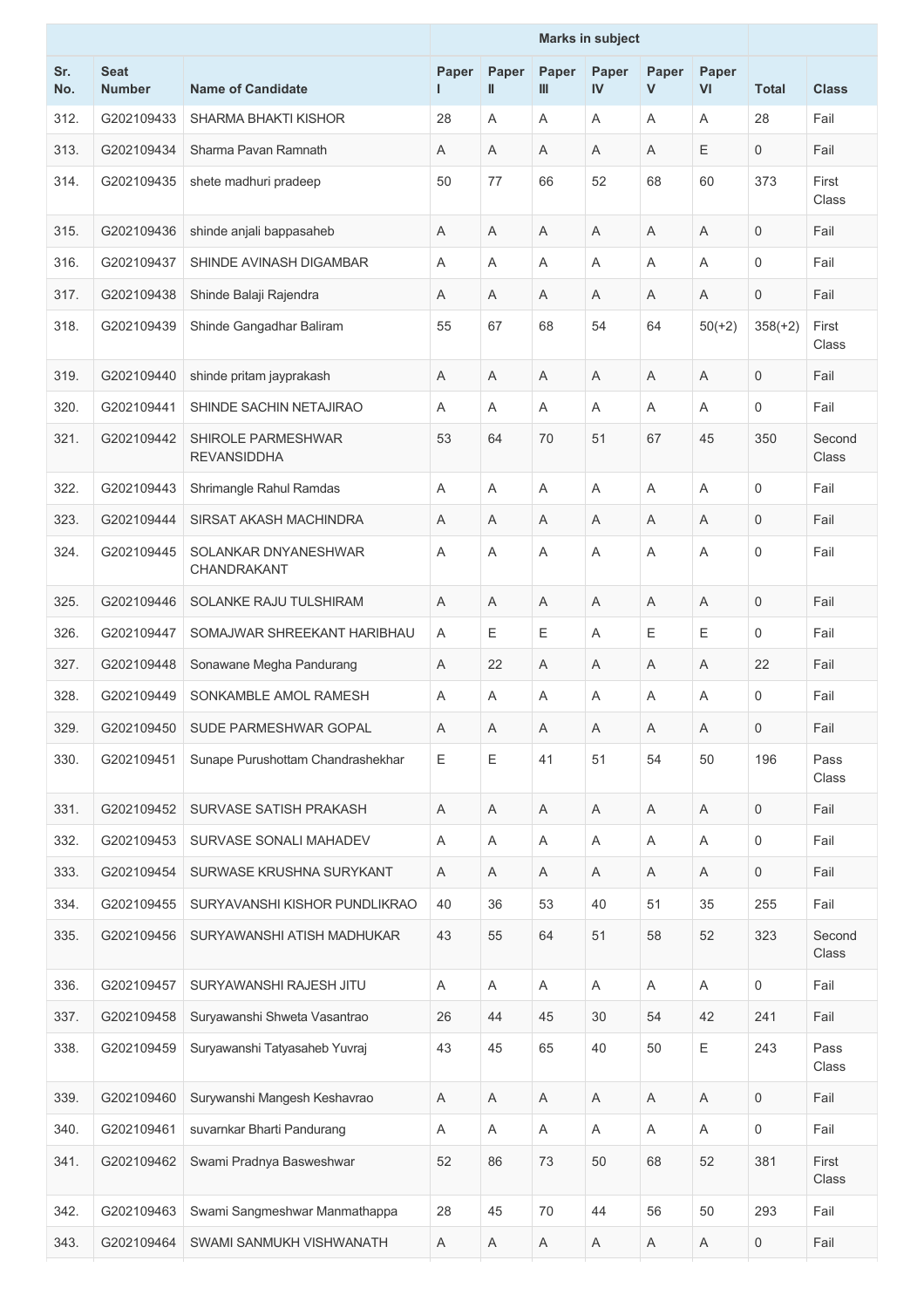|            |                              |                                               |            |            |             | <b>Marks in subject</b> |                       |                |              |                 |
|------------|------------------------------|-----------------------------------------------|------------|------------|-------------|-------------------------|-----------------------|----------------|--------------|-----------------|
| Sr.<br>No. | <b>Seat</b><br><b>Number</b> | <b>Name of Candidate</b>                      | Paper<br>L | Paper<br>Ш | Paper<br>Ш  | Paper<br>IV             | Paper<br>$\mathsf{V}$ | Paper<br>VI    | <b>Total</b> | <b>Class</b>    |
| 344.       | G202109465                   | swami shivdeep shivling                       | 33         | 41         | 66          | 9                       | 58                    | 31             | 238          | Fail            |
| 345.       | G202109466                   | Tadole Sambhaji Laxman                        | Α          | A          | Α           | A                       | A                     | Α              | 0            | Fail            |
| 346.       | G202109467                   | TAKEKAR VINOD GOROBA                          | A          | A          | Α           | A                       | A                     | A              | 0            | Fail            |
| 347.       | G202109468                   | Tambare Rajkumar Narayan                      | 47         | 43         | 66          | 50                      | 61                    | 52             | 319          | Second<br>Class |
| 348.       | G202109469                   | Tamboli mahebub Karimbabu                     | 46         | 43         | 49          | 54                      | 51                    | 57             | 300          | Second<br>Class |
| 349.       | G202109470                   | <b>TAMBOLI RAMJAN HABIBSAB</b>                | A          | A          | Α           | A                       | A                     | Α              | 0            | Fail            |
| 350.       | G202109471                   | tamgale sudrashana Ashokrao                   | A          | A          | Α           | Α                       | A                     | A              | 0            | Fail            |
| 351.       | G202109472                   | tapse ganesh shankar                          | A          | A          | Α           | Α                       | A                     | A              | 0            | Fail            |
| 352.       | G202109473                   | TATE DNYANESHWAR RAMESH                       | A          | A          | Α           | Α                       | A                     | A              | 0            | Fail            |
| 353.       | G202109474                   | THOMBRE NARAYAN BHASKAR                       | A          | A          | A           | A                       | A                     | A              | 0            | Fail            |
| 354.       | G202109475                   | <b>TODKARI SACHIN UMAKANT</b>                 | 58         | 66         | 72          | 62                      | 72                    | 46             | 376          | First<br>Class  |
| 355.       | G202109476                   | TOKALWAD BHIMASHANKAR<br><b>DIGAMBARRAO</b>   | A          | Α          | A           | Α                       | A                     | $\mathsf A$    | 0            | Fail            |
| 356.       | G202109477                   | tornekar shruti pandurangrao                  | A          | A          | Α           | A                       | A                     | A              | 0            | Fail            |
| 357.       | G202109478                   | <b>TOSHNIWAL GANGOTRI</b><br>SANJAYKUMAR      | Α          | Α          | Α           | Α                       | Α                     | Α              | 0            | Fail            |
| 358.       | G202109479                   | toshniwal nishigandha ramesh                  | 59         | 69         | 64          | $50(+4)$                | 64                    | 50             | $356(+4)$    | First<br>Class  |
| 359.       | G202109480                   | UDDEWAL RAM BHIMA                             | A          | A          | A           | A                       | A                     | A              | 0            | Fail            |
| 360.       | G202109481                   | <b>UDDEWAL SHAM BHIMA</b>                     | Α          | Α          | A           | Α                       | Α                     | Α              | 0            | Fail            |
| 361.       | G202109482                   | <b>VAISHALI GUNVANT SHINDE</b>                | A          | A          | $\mathsf A$ | A                       | A                     | Α              | 0            | Fail            |
| 362.       | G202109483                   | VAKURE PRAGATI BHAGWAT                        | A          | A          | A           | Α                       | A                     | A              | 0            | Fail            |
| 363.       | G202109484                   | VEER ANJANA KALIDAS                           | Α          | A          | Α           | Α                       | A                     | A              | 0            | Fail            |
| 364.       | G202109485                   | <b>VEER PUNAM KHANDU</b>                      | A          | A          | A           | A                       | A                     | A              | 0            | Fail            |
| 365.       | G202109486                   | WADEWALE HANAMANT<br><b>SHESHARAO</b>         | Α          | A          | Ε           | Ε                       | E                     | A              | 0            | Fail            |
| 366.       | G202109487                   | Wagalgave Pravin Chandrakant                  | A          | A          | Α           | A                       | A                     | $\overline{A}$ | $\mathbf 0$  | Fail            |
| 367.       | G202109488                   | WAGARE KEDARNATH RAMRAJ                       | Α          | Α          | Α           | Α                       | Α                     | Α              | 0            | Fail            |
| 368.       | G202109489                   | <b>WAGHADOLE SHUBHANGI</b><br><b>SUDHAKAR</b> | A          | A          | A           | A                       | A                     | A              | 0            | Fail            |
| 369.       | G202109490                   | Waghamare Kalpesh Vijay                       | A          | A          | Α           | Α                       | A                     | Α              | $\mathbf 0$  | Fail            |
| 370.       | G202109491                   | <b>WAGHMARE KAMINI RAMDAS</b>                 | A          | A          | A           | A                       | A                     | A              | $\mathsf{O}$ | Fail            |
| 371.       | G202109492                   | waghmare vitthal manohar                      | 40         | 14         | 54          | 40                      | 49                    | 41             | 238          | Fail            |
| 372.       | G202109493                   | YADAV ABHAY SUNIL                             | Α          | A          | A           | Α                       | A                     | A              | 0            | Fail            |
| 373.       | G202109494                   | YADAV AMAR SUNILRAO                           | 14         | 60         | 56          | 15                      | 62                    | 43             | 250          | Fail            |
| 374.       | G202109495                   | yadav sachinkumar bhausaheb                   | Α          | A          | A           | Α                       | Α                     | Α              | 0            | Fail            |
| 375.       | G202109496                   | YADAV SANJAY GOVIND                           | A          | A          | Α           | Α                       | Α                     | Α              | 0            | Fail            |